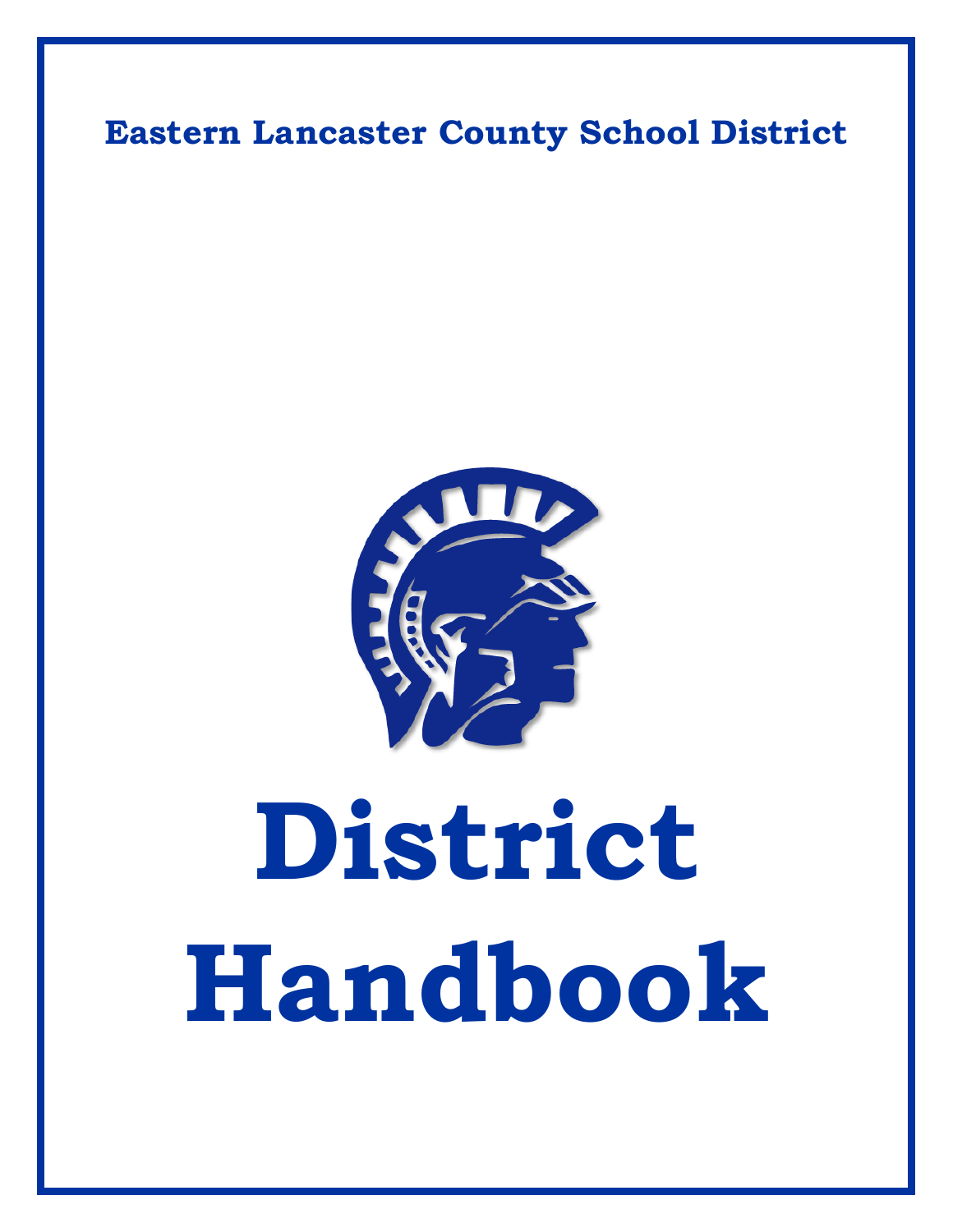# **VISION, MISSION AND BELIEF STATEMENTS OF EASTERN LANCASTER COUNTY SCHOOL DISTRICT**

#### **Vision**

"Inspiring and guiding each student to shape his or her place in the world community."

#### **Mission**

"In partnership with family, business and community, we provide an environment In which all persons are empowered to develop the knowledge, skills, and character to be life-long contributors and leaders in a rapidly changing world community."

#### **Beliefs**

In order for our District to meet its Mission, we believe an environment must exist where:

- The emotional, mental, and physical safety of students and staff is the first priority.
- Teachers are continuous learners.
- Personalized learning experiences occur among students in the classrooms and through extracurricular activities.
- Mutual respect and collaboration occurs among students, teachers, administrators, parents and community members.
- Students are inspired and guided to reach their maximum potential.
- Resources are used in an efficient and fiscally responsible manner.
- Collaborative partnerships are sought and developed to enhance organizational effectiveness.

In order for students to be global-ready upon graduation from the District they must have acquired expertise in core learning disciplines that include:

- Arts
- Economics
- Geography
- Government and Civics
- Foreign Language
- History
- Information Literacy and Technology
- Literacy (Reading, Writing, Speaking, and Listening)
- **Mathematics**
- Science

In order for students to be global-ready upon graduation for the District they must have acquired expertise in specific skills that include:

- Critical-thinking and problem-solving
- **Communication**
- Creativity and innovation
- Group dynamics and collaboration
- Multicultural understanding, compatibility and sensitivity
- Career awareness

In order for students to be life-ready upon graduation from the District, students must understand personal characteristics that include:

- Ethics and integrity
- Personal responsibility, productivity and accountability
- Social, environmental and fiscal responsibility
- Self-initiative, discipline and sacrifice
- Adaptability
- Democratic obligations and servicemindedness
- Health and wellness
- Life-long learning
- Respect for self, others and country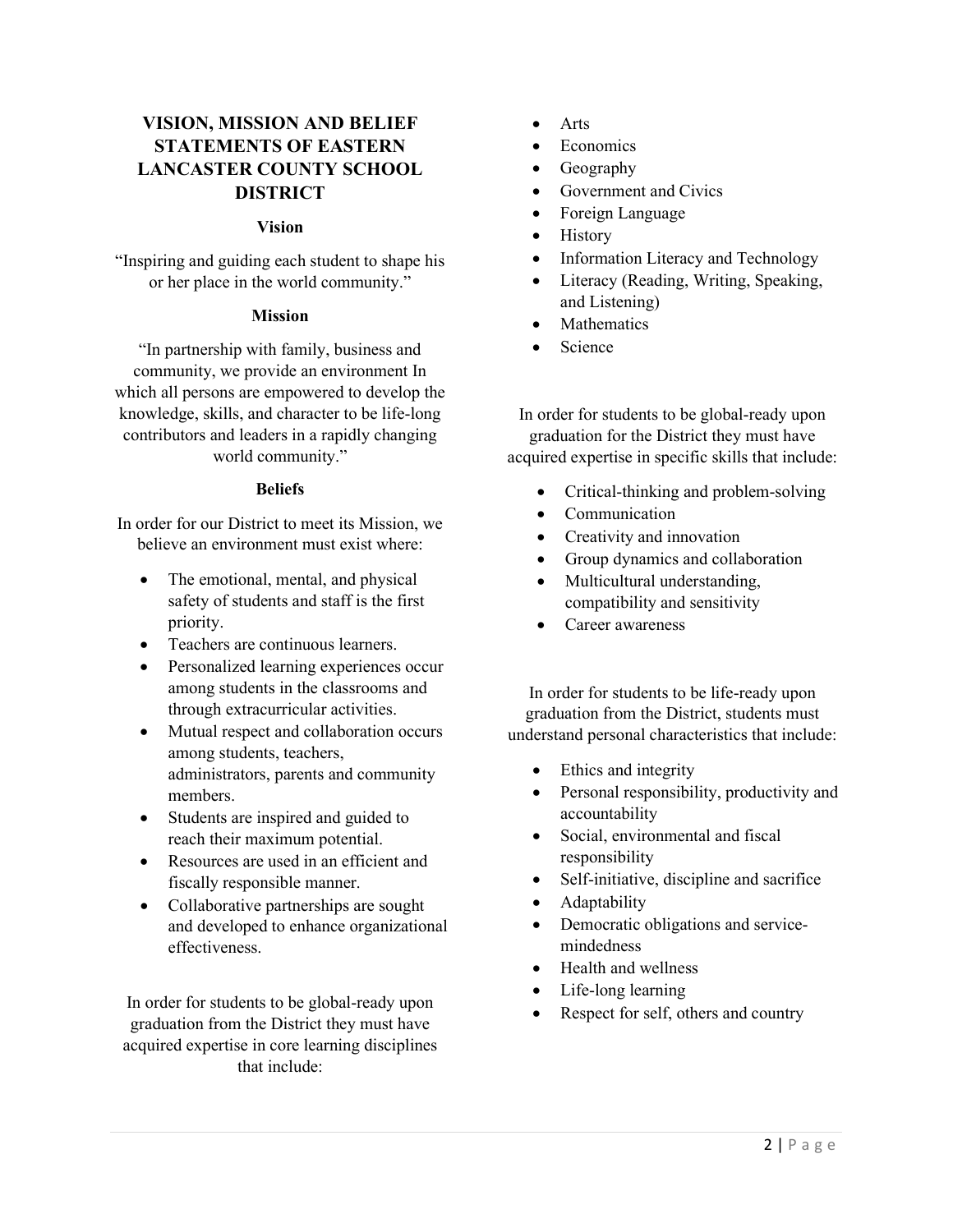# **DISTRICT ADMINISTRATION**

District Office, 669 E. Main St., P.O. Box 609, New Holland, PA 17557 (717) 354-1500

| Superintendent                                                                                          |
|---------------------------------------------------------------------------------------------------------|
| Dr. Nadine Larkin 354-1514<br><b>Assistant Superintendent</b>                                           |
| Mr. Keith Ramsey354-1507<br>Chief of Finance and Operations                                             |
| **************                                                                                          |
| Mr. Greg Frederick 354-1518<br>Director of Elementary Instruction                                       |
| Ms. Dianne D'Souza354-1500 x1044<br>Assistant Director of Special Education & Gifted<br><b>Services</b> |
| Director of Food Services                                                                               |
| Director of Special Education & Gifted Services                                                         |
| Mr. Curt McCaskey 354-1556<br>Coordinator of Non-Traditional Programs & Student<br><b>Services</b>      |
| Ms. Donna Prokay 354-1503<br>Director of Human Resources                                                |
| Mr. Lotsie Wooten354-1548<br>Director of Technology                                                     |
| Mr. Mark Schaffer 354-1557<br><b>Athletic Director</b>                                                  |
|                                                                                                         |

*Director of Transportation/Director of Facilities*

# **BOARD OF SCHOOL DIRECTORS**

| Mr. Thomas Wentzel<br>President | Mr. Gary Buck<br><i>Vice President</i>     |
|---------------------------------|--------------------------------------------|
| Mr. Jonathan Dahl               | Mr. Brian Conroy                           |
| Ms. Jacqueline Geyer            | Mr. Paul Irvin                             |
| Ms. Dina Maio                   | Mr. Kevin McConnell                        |
| Mr. Bryan Naranjo               | Mr. Justin Johnson<br>Non-Member Secretary |

Committee of the Whole Meetings are held the second Monday of each month at 7:00 PM, unless notification is provided in advance by the District.

Board Meetings are held the third Monday of each month at 7:00 PM, unless notification is provided in advance by the District.

Community members are welcome at all meetings and encouraged to attend.

# **CLOSING OF SCHOOL**

In case of school closing due to weather or emergency or other unforeseeable circumstances, information will be broadcast on the following radio and television stations:

|                 | Radio:     |
|-----------------|------------|
| WJTI $-90.3$ FM | WLAN-97FM  |
| WHP-580AM       | WIOV-105FM |
| WDAC-94.5FM     | WSBA-910AM |
| WSBA-103FM      |            |

|          | Television: |
|----------|-------------|
| WGAL-TV8 | WLYH-TV15   |
| WHP-TV21 | WPMT-TV43   |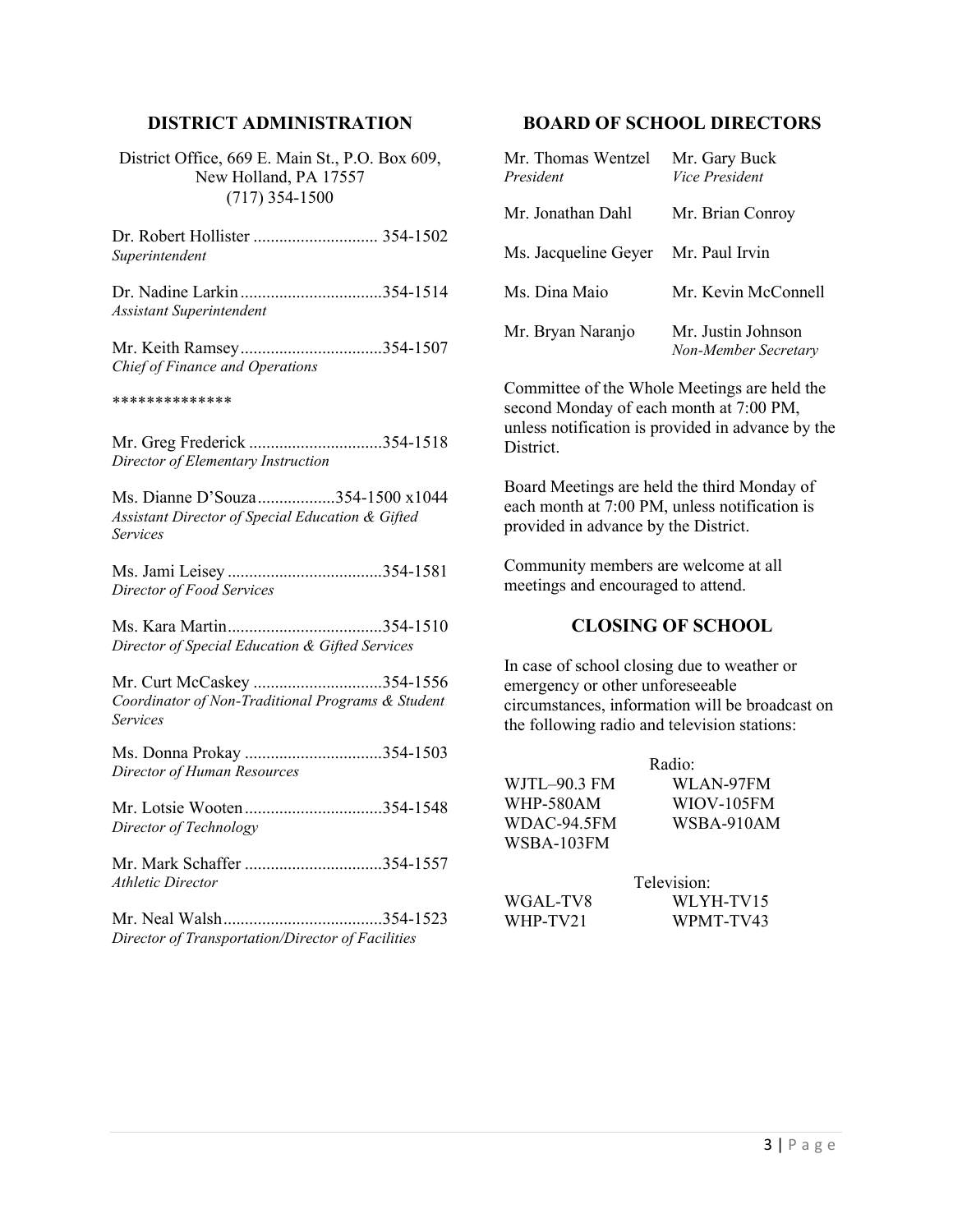# **DISTRICT POLICIES AND STUDENT CODE OF CONDUCT**

#### **Attendance**

#### **Purpose**

The Board requires that school age students enrolled in district schools attend school regularly, in accordance with state laws.

# **Authority**

Attendance shall be required of all students enrolled in district schools during the days and hours that school is in session. The Board considers the following conditions to constitute reasonable cause for absence from school:

- a) Illness or injury
- b) Religious holidays
- c) Family emergencies or death in family
- d) Preapproved educational tours and trips

Absences shall be treated as unlawful until the district receives a written excuse explaining the absence, to be submitted within three (3) school days of absence.

A maximum of ten (10) days of cumulative lawful absences verified by parental notification may be permitted during a school year. All absences beyond ten (10) cumulative days shall require an excuse from a licensed physician.

An excuse from a licensed physician may also be required at any time if a student is chronically absent or when proof of illness is deemed necessary by school authorities.

Student should submit a written request to the building principal or designee prior to absences for any anticipated reason.

The Board shall report to appropriate authorities infractions of the law regarding the attendance of students below the age of seventeen (17). The Board shall issue notice to those parents/guardians who fail to comply with the requirements of compulsory attendance that such infractions will be prosecuted according to law.

# *Educational Tours and Trips*

The Board may excuse a student from school attendance to participate in an educational tour or trip not sponsored by the district for up to five (5) days if the following conditions are met:

- a) The parent/guardian submits a written request for excusal prior to the absence.
- b) The student's participation has been approved by the Superintendent or designee.
- c) The adult directing and supervising the tour or trip is acceptable to the parents/guardians and the Superintendent.

This determination of each request will be made based on prior attendance records, previous requests and frequency of such requests, and the educational value of the requested experience.

*Full Attendance policy 204 can be accessed on the District Website under District link, Policies & Handbooks, School Board Polices.*

*Refer to individual building handbooks for further information on attendance procedures.*

# **Bullying**

# **Purpose**

Eastern Lancaster County School District is committed to providing all students with a safe, healthy, and civil school environment in which all members of the school community are treated with mutual respect, tolerance, and dignity. The School District recognized that bullying creates an atmosphere of fear and intimidation, detracts from the safe environment necessary for student learning, and may lead to more serious violence. Therefore, the School Board will not tolerate bullying by district students.

# **Authority**

This policy is in effect while students are on property or within the jurisdiction of the school district; while on school-contracted or schooloperated vehicles; and while attending or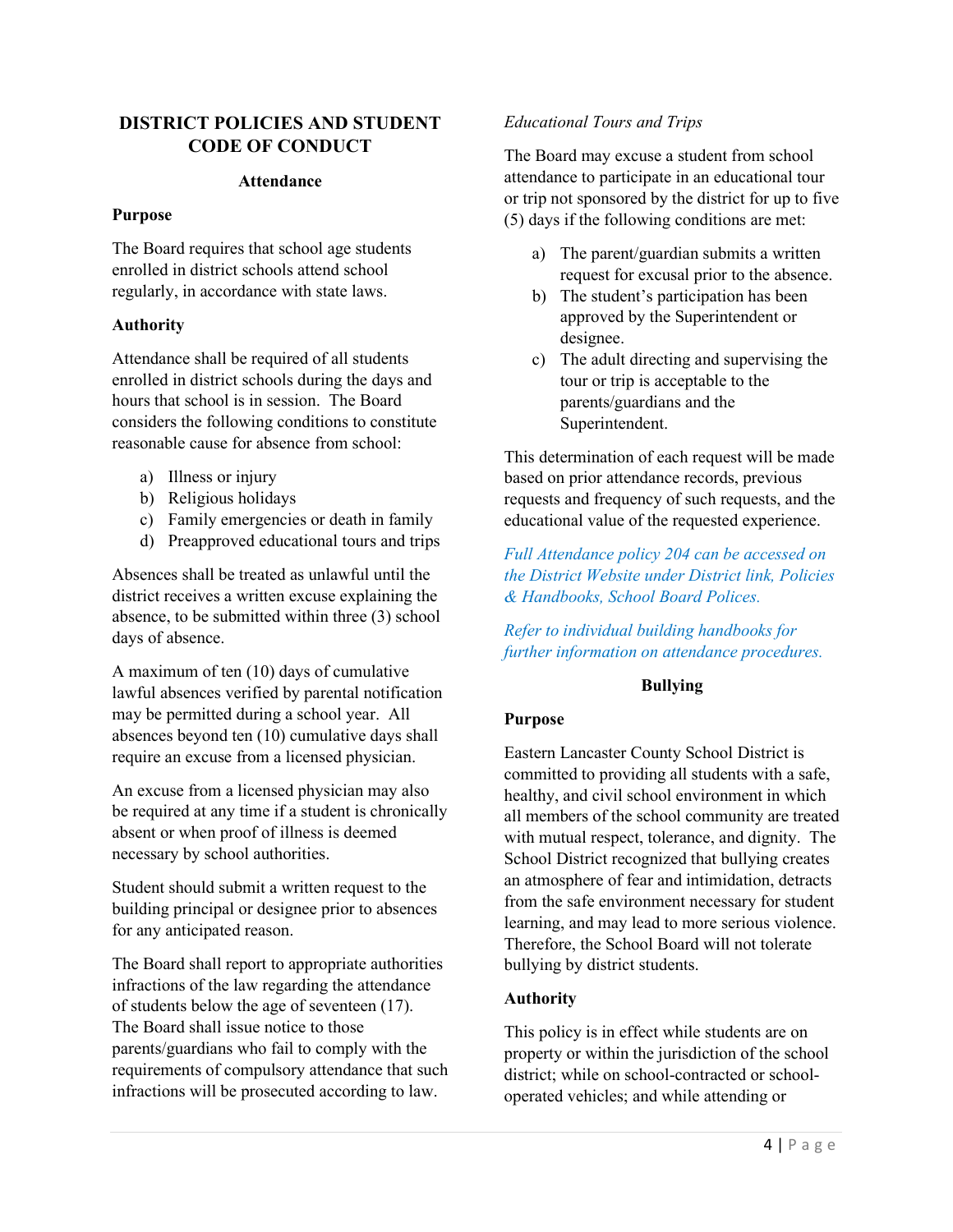engaged in school-sponsored activities. Students who file a bullying complaint or who have assisted or participated in any manner in a bullying investigation may not be retaliated against. Any violation of this policy shall be considered an infraction of the Code of Conduct, with discipline implemented accordingly. Acts of bullying that are based upon a student's gender, race, national origin, sexual orientation or disability shall be reported to the building administrator and investigated pursuant to Policy 248, entitled "Unlawful Harassment." All bullying behavior that is a violation of the PA Crimes Code will be reported to the appropriate legal authorities.

# **Definitions**

Bullying shall mean an intentional electronic, written, verbal or physical act, or series of acts:

- 1. Directed at another student or students
- 2. Which occurs in a school setting
- 3. That is severe, persistent or pervasive
- 4. That has the effect of doing any of the following:
	- a. Substantially interfering with a student's education
	- b. Creating a threatening environment
	- c. Substantially disrupting the orderly operation of the school.

School Setting shall mean in the school, on school groups, in school vehicles, at a designated bus stop, or at any activity sponsored, supervised, or sanctioned by the school.

Bullying as defined by this policy, includes cyber bullying.

# **Delegation of Responsibility**

The Superintendent or designee shall develop administrative procedures to increase the awareness of the problems associated with bullying and shall develop procedures for the prompt investigation of and corrective action for bullying when verified.

This policy shall be implemented through the co-operative efforts of the Superintendent, Assistant Superintendent, building administrators, school staff members, parents/guardians, regional police and state police, and the school district's community.

Each staff member shall be responsible for maintaining an educational environment free from bullying. Staff members who observe or become aware of an act of bullying shall take immediate, appropriate steps to intervene unless the intervention would be a threat to staff members' safety. In that case, or if the bullying persists, s/he shall report the bullying to the school principal for further investigation. This investigation may include interviews with students, parents/guardians, and school staff; review of school records; and other appropriate means of investigation.

Each student shall be responsible in respecting the rights of his/her fellow student, to ensure an atmosphere free from all forms of bullying.

The School District expects students and parents/guardians who become aware of an act of bullying to report it to a school official (usually the building principal) for further investigation. Any student who retaliates against another person for reporting bullying, intimidation and/or physical assault shall be subject to further disciplinary action.

District administration shall annually provide the following information with the Safe School Report:

- Board's Bullying Policy
- Report of bullying incidents
- Information on the development and implementation of any bullying prevention, intervention or education programs.

# **Guidelines**

The Code of Student Conduct, which shall contain this policy, shall be disseminated annually to students.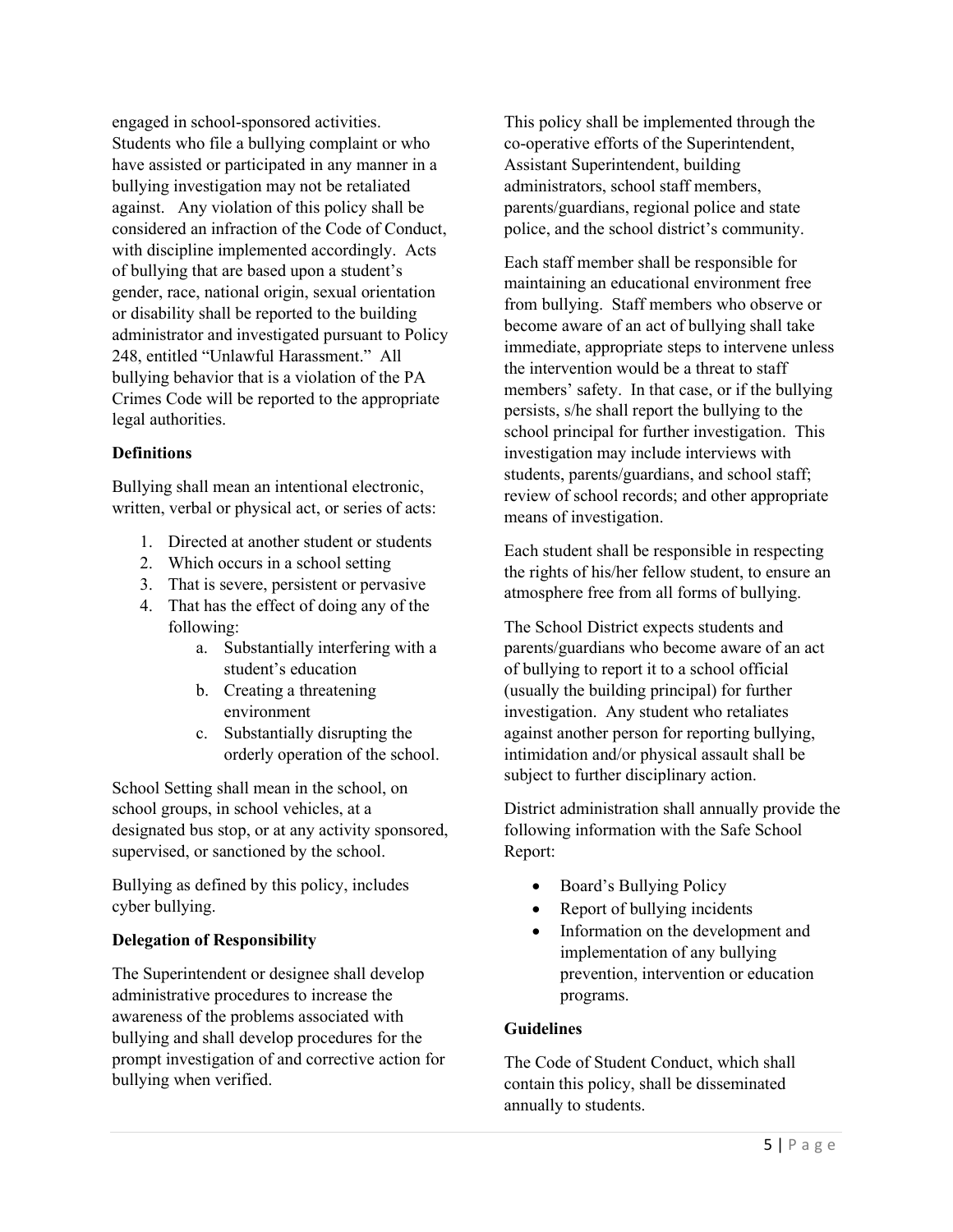This policy shall be accessible in every classroom. The policy shall be posted in a prominent location within each school building, where such notices are usually posted and on the District website, if available.

# *Preventive Measures*

A copy of this policy will be included in the student handbooks and District handbook annually. The K-12 anti-bullying program will be introduced and integrated into the regular curriculum. Teachers, counselors, specialists, and school administrators will routinely discuss bullying with students and will provide appropriate examples to assist students with recognizing, identifying, and reporting bullying incidents. All students shall be encouraged to report any bullying regardless of whether they are the victim or an observer.

When an investigation substantiates that bullying has occurred, the building principal or assistant principal shall inform staff who work with the offending student and the victim about the bullying so that those staff can more closely monitor for future incidents of bullying. The primary purpose of such action is to protect the victim and deter such behavior in the future. The disciplinary action imposed on the offender will match the severity of the offense.

# *Reporting Procedures*

Victims – All students who believe they have been the victim of bullying shall promptly report the bullying incident to a teacher, counselor, or building administrator.

Parents/Guardians – All parents/guardians who become aware of any bullying are encouraged to report the bullying incident(s) to a building administrator.

Witnesses – All students who witness bullying shall immediately report the bullying incident(s) to a teacher, counselor, or administrator. Any teacher, counselor or administrator who witnesses bullying shall immediately intervene and take appropriate action to stop the bullying.

Teachers/Counselors – Any teacher/counselor who witnesses bullying or receives a report of bullying shall document such incident and promptly investigate the matter. Administrators shall seek to discuss the bullying incident(s) with the victim in a place where the victim feels secure. The initial discussion with the victim shall not take place in the presence of the offending student(s). If more than one  $(1)$ student is involved in perpetrating the bullying, the administrator shall talk to each of the offending students separately. After the investigation has been completed, the building principal shall take appropriate actions consistent with this policy.

# **Disciplinary and Other Actions**

A student who violates this policy shall be subject to appropriate disciplinary action consistent with the Code of Student Conduct may include:

- 1. Counseling with the school
- 2. Parental conference
- 3. Loss of school privileges
- 4. Transfer to another building, classroom or school bus
- 5. Exclusion from school-sponsored activities
- 6. Detention
- 7. Suspension
- 8. Expulsion
- 9. Counseling/Therapy outside of school
- 10. Referral to law enforcement officials

*Bullying policy 249 can be accessed on the District Website under District link, Policies & Handbooks, School Board Polices.*

*Refer to individual building handbooks for further information on bullying procedures.*

# **CHILD ABUSE REPORTING POLICY**

The Pennsylvania Child Protective Services Law mandates that all teachers, administrators, and professional support personnel who work for public school districts, independent contractors, attorneys affiliated with the district, and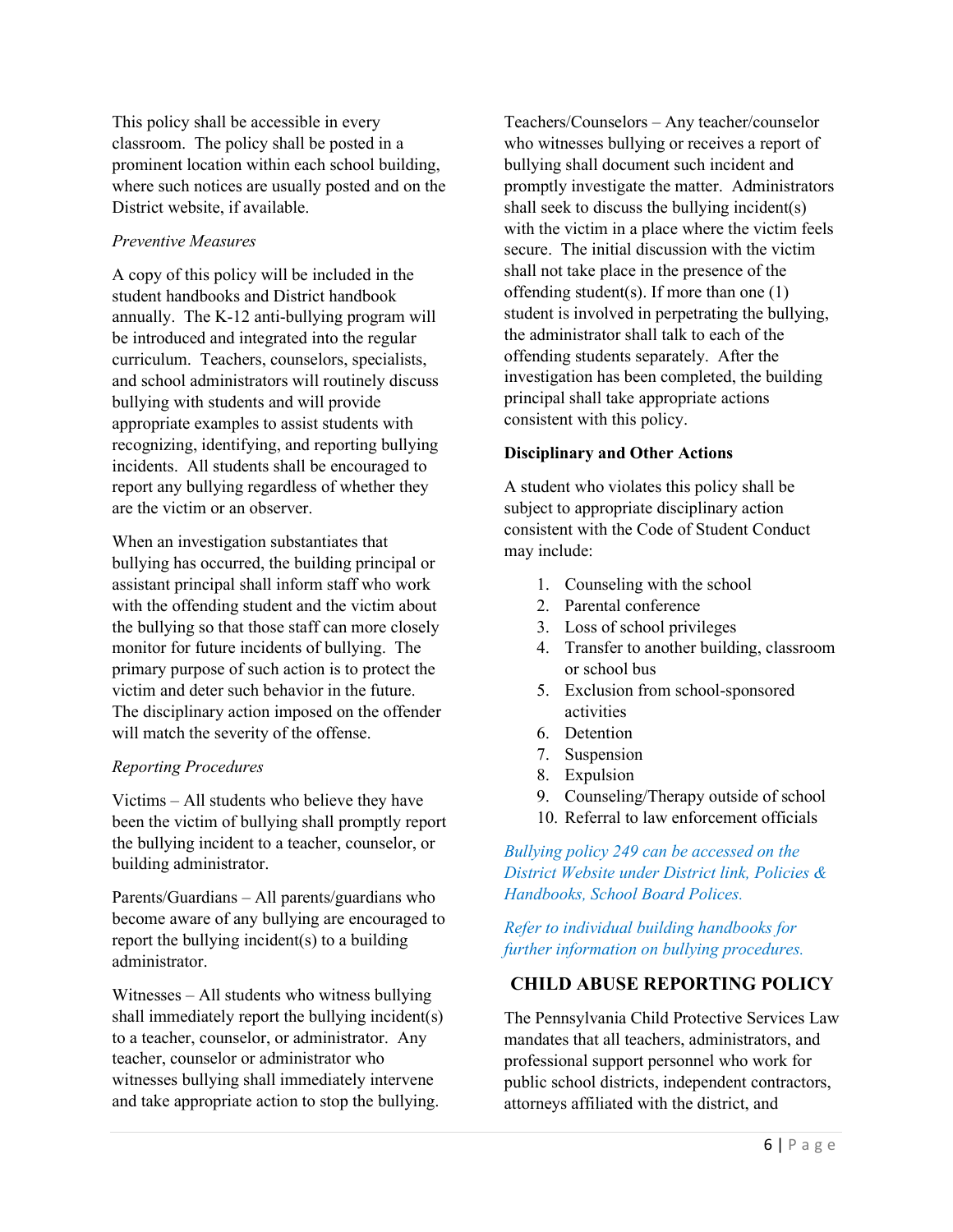volunteers (Mandated Reporter) are required to report suspected child abuse. A Mandated Reporter who suspects child abuse shall immediately make a report of the suspected abuse to ChildLine. The local child protective agency (CYA) is charged with investigating reports of suspected child abuse. Suspected student abuse by a staff member will be investigated according to the provisions of Act 151. It is the policy of the Eastern Lancaster County School District to comply with the CPS Law and Act 151 to their fullest extent.

*Child Abuse policy 806 can be accessed on the District Website under District link, Policies & Handbooks, School Board Polices.*

# **CONTROLLED SUBSTANCES POLICY**

Eastern Lancaster County School District and the School Board recognizes that the abuse of controlled substances is a serious problem with legal, physical and social implications for the whole school community. As an educational institution, the schools shall strive to prevent abuse of controlled substances.

# **Definitions**

Controlled substances include:

- 1. Controlled substances prohibited by federal and state laws
- 2. Look-alike drugs
- 3. Alcoholic beverages
- 4. Anabolic steroids
- 5. Drug paraphernalia
- 6. Any volatile solvents or inhalants, such as, but not limited to glue and aerosol products
- 7. Substances that when ingested cause a physiological effect that is similar to the effect of a controlled substance as defined by federal and state laws
- 8. Prescription or nonprescription (overthe-counter) medications, except those for which permission for use in school

has been granted pursuant to Board policy

Cooperative Behavior – the willingness of a student to work with staff and school personnel in a reasonable and helpful manner, complying with requests and recommendations of the members of the SAP Team and/or administration.

Distributing – deliver, sell, pass, share or give any controlled substance, as defined by this policy, from one person to another or to aid therein.

Drug & Alcohol Assessor – trained assessor with expertise in the area of chemical dependency and school-based assessment.

Drug Paraphernalia – any utensil or item used to carry, conceal, distribute, ingest or package controlled substances. Examples include but are not limited to roach clips, pipes, and bowls.

• For purpose of this policy, look-alike drug shall include any pill, capsule, tablet, power, plant matter or other item or substance that is designed or intended to resemble a controlled substance prohibited by this policy, or is used in a manner likely to induce others to believe the material is a controlled substance.

Possession – possess, hold or bring without any attempt to distribute, any controlled substance determined to be illegal or as defined by this policy.

SAP (Student Assistant Program) Team – multidisciplinary teams composed of school personnel (teachers, staff, administrators, nurses, counselors). The teams have been trained to understand and work on the issues of adolescent chemical use, abuse, and dependency and will play a primary role in the identification and referral process of students coming to their attention through the procedures outlined in this policy.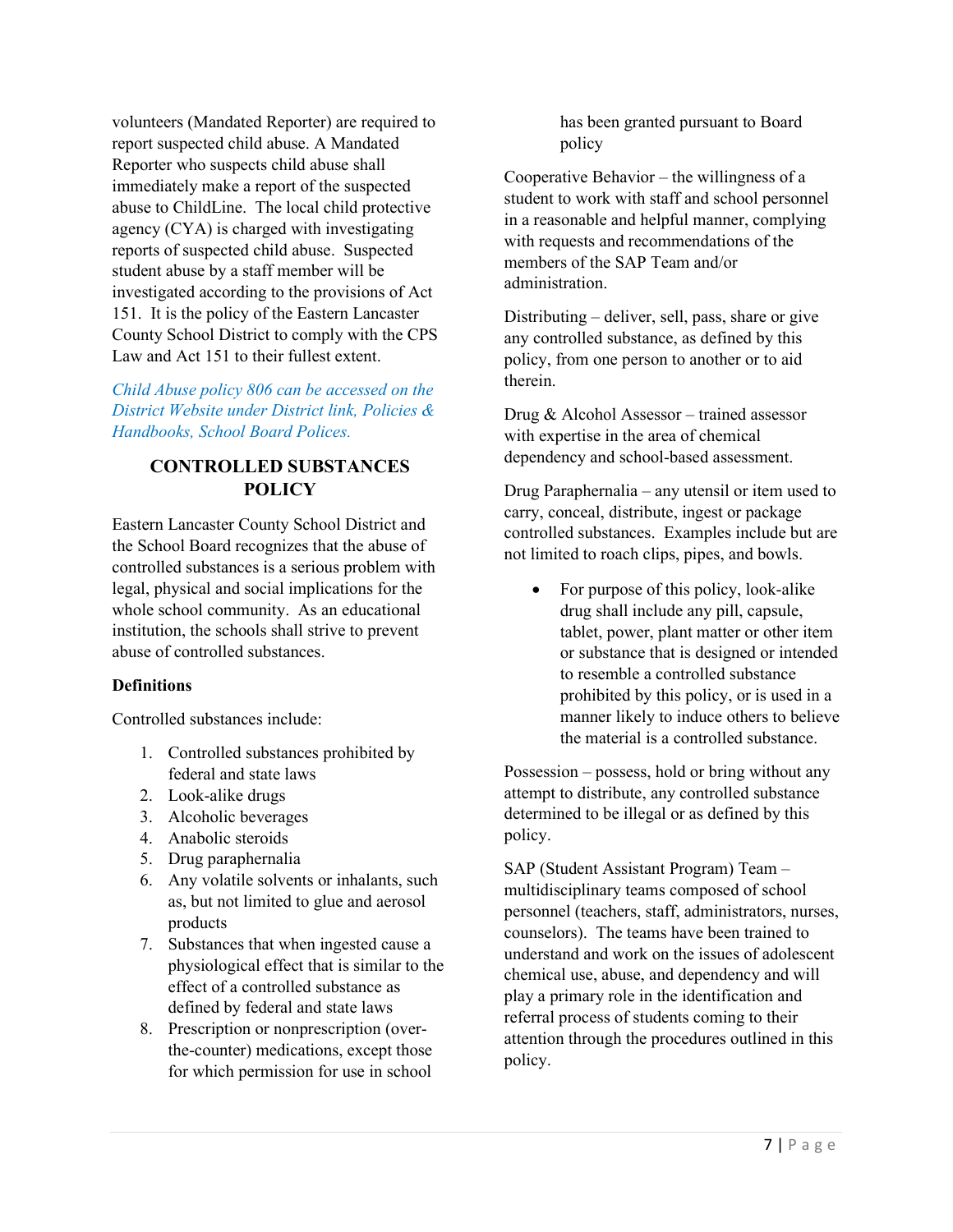Uncooperative Behavior – resistance or refusal, either verbal, physical or passive, on the part of the student to comply with the reasonable request of recommendations of school personnel. Defiance, assault, deceit, and flight shall constitute examples of uncooperative student behavior. Uncooperative behavior shall also include the refusal to comply with the recommendations of the members of the SAP team.

Under the Influence – shall include, for purposes of this policy, any consumption or ingestion of controlled substances by a student. Under the influence means that a student is affected in any detectable manner by alcohol, one (1) or more controlled substances, or a combination thereof. Symptoms of an individual being under the influence may be demonstrated by behavior, school performance, impairment of physical or mental ability, such as slurred speech or difficulty in maintaining balance, or other observable factors. A determination that a student is under the influence may be established by a student's admission of use of alcohol and/or a controlled substance; professional medical opinion; a scientifically-valid test; or the opinion of a school administrator based upon commonly recognizable facts evidencing alcohol and/or controlled substance usage.

#### **Authority**

While on school property, in attendance at school district-sponsored events or being transported by vehicles owned or contracted by the school district, students are prohibited from engaging in the following activity:

- 1. Possessing, selling, or distributing alcohol or drugs.
- 2. Being under the influence of alcohol or drugs.
- 3. Possessing drug paraphernalia.
- 4. Using alcohol or drugs, which include a student coming or returning to a schoolsponsored event after having used alcohol or drugs elsewhere.

Students may be subject to disciplinary sanctions for policy violations. Potential disciplinary sanctions for policy violations may include, but are not limited to: suspension or expulsion from school; suspension from extracurricular activities; loss of driving privileges; and loss of student privileges (i.e. attendance at prom, graduation ceremony or other special events).

The Board prohibits students from using, possessing, distributing, and being under the influence of any controlled substance during school hours, at any time while on school property, at any school-sponsored activity, and during the time spent traveling to and from school and to and from school-sponsored activities.

The Board may require participation in drug counseling, rehabilitation, testing or other programs as a condition of reinstatement into the school's educational, extracurricular or athletic programs resulting from violations of this policy.

In the case of a student with a disability, including a student from whom an evaluation is pending, the district shall take all steps required to comply with federal and state laws and regulations, the procedures set forth in the memorandum of understanding with local law enforcement and Board polices.

# *Off Campus Activities*

This policy shall also apply to student conduct that occurs off school property and would otherwise violate the Code of Student Conduct is any of the following circumstances exist:

- 1. The conduct occurs during the time the student is traveling to and from school or traveling to and from schoolsponsored activities, whether or not via school district furnished transportation.
- 2. The student is a member of an extracurricular activity and has been notified that particular off-campus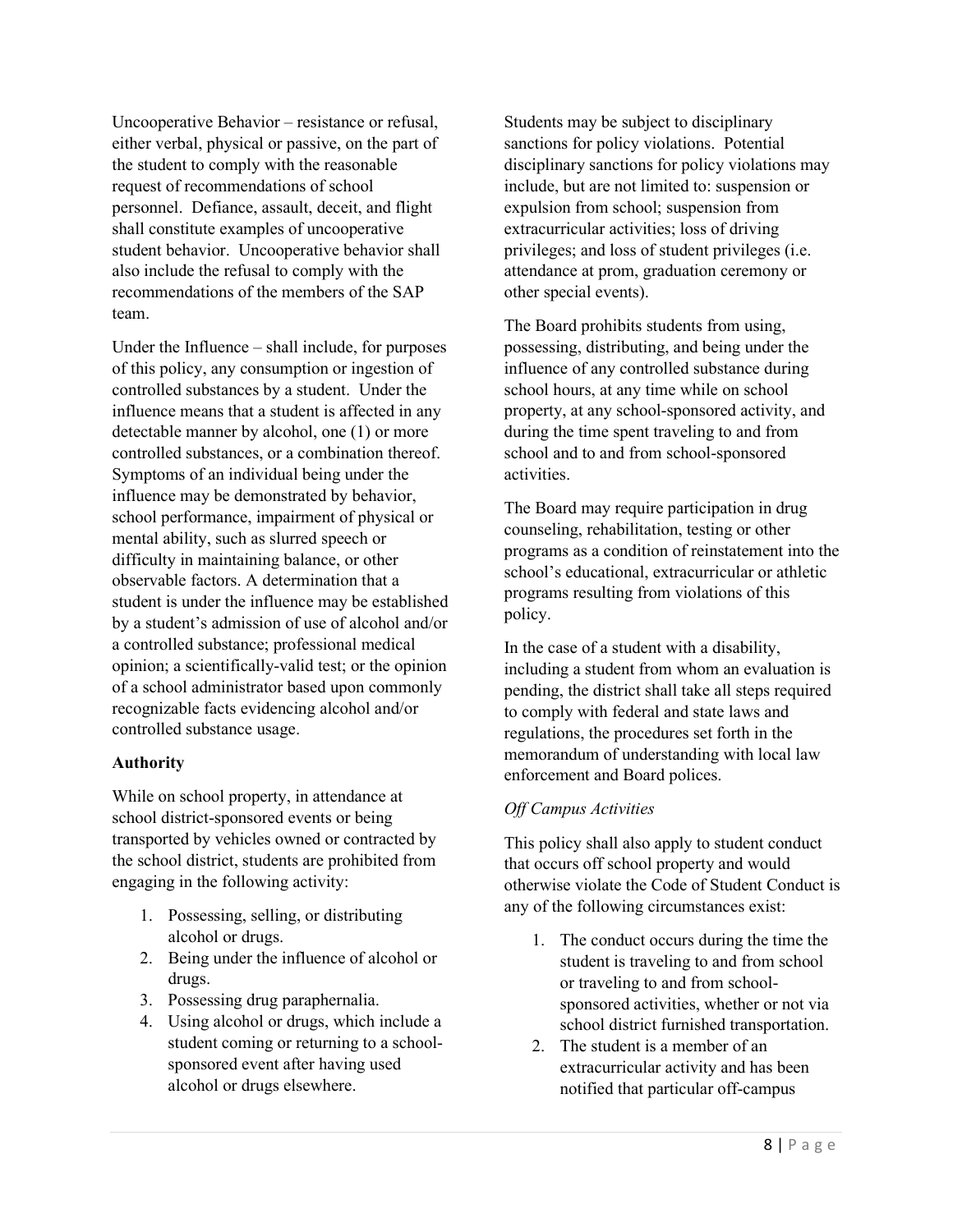conduct could result in exclusion from such activities.

- 3. Student expression or conduct materially and substantially disrupts the operations of the school, or the administration reasonably anticipates that the expression or conduct is likely to materially and substantially disrupt the operations of the school.
- 4. The conduct has a direct nexus to attendance at school or a schoolsponsored activity, for example, a transaction conducted outside of school pursuant to an agreement made in school, that would violate the Code of Student Conduct if conducted in school.
- 5. The conduct involves the theft or vandalism of school property.
- 6. There is otherwise a nexus between the proximity or timing of the conduct in relation to the student's attendance at school or school-sponsored activities.

# **Guidelines**

Violations of this policy may result in disciplinary action up to and including expulsion and referral for prosecution.

The Superintendent or designee shall immediately report required incidents and may report discretionary incidents involving possession, use or sale of controlled substances on school property, at any school-sponsored activity or on a conveyance providing transportation to or from a school or schoolsponsored activity to the local police department that has jurisdiction over the school's property, in accordance with state law and regulations, the procedures set forth in the memorandum of understanding with local law enforcement and Board policies.

The Superintendent of designee shall notify the parents/guardians of any student directly involved in an incident involving possession, use or sale of controlled substances as a victim or suspect immediately, as soon as practicable. The Superintendent of designee shall inform the

parents/guardians whether or not the local police department that has jurisdiction over the school property has been or may be notified of the incident. The Superintendent or designee shall document attempts made to reach the parents/guardians.

In accordance with state law, the Superintendent shall annually, but July 31, report all incidents of possession, use or sale of controlled substances to the Office of Safe Schools.

In all cases, involving students and controlled substances, the need to protect the school community from undue harm and exposure to drugs shall be recognized.

No student may be admitted to a program that seeks to identify and rehabilitate the potential abuser with the intelligent, voluntary and aware consent of the student and parents/guardians.

# *Reasonable Suspicion Testing*

If based on the student's behavior, medical symptoms, vital signs or other observable factors, the building principal has reasonable suspicion that the student is under the influence of a controlled substance, the student may be required to submit to drug or alcohol testing. The testing may include but is not limited to the analysis of blood, urine, saliva, or the administration of a Breathalyzer test.

*Controlled Substances/Paraphernalia policy 227 can be accessed on the District Website under District link, Policies & Handbooks, School Board Polices.*

# **DRUG TESTING FOR STUDENT IN EXTRACURRICULAR ACTIVITEIS AND STUDENT DRIVERS**

The Eastern Lancaster County School District recognizes that drugs and alcohol have a serious and deleterious effect on students' motivation, memory, judgment, coordination, reaction time and overall performance. Long-term use of these substances can compound these problems and negatively affect students academically,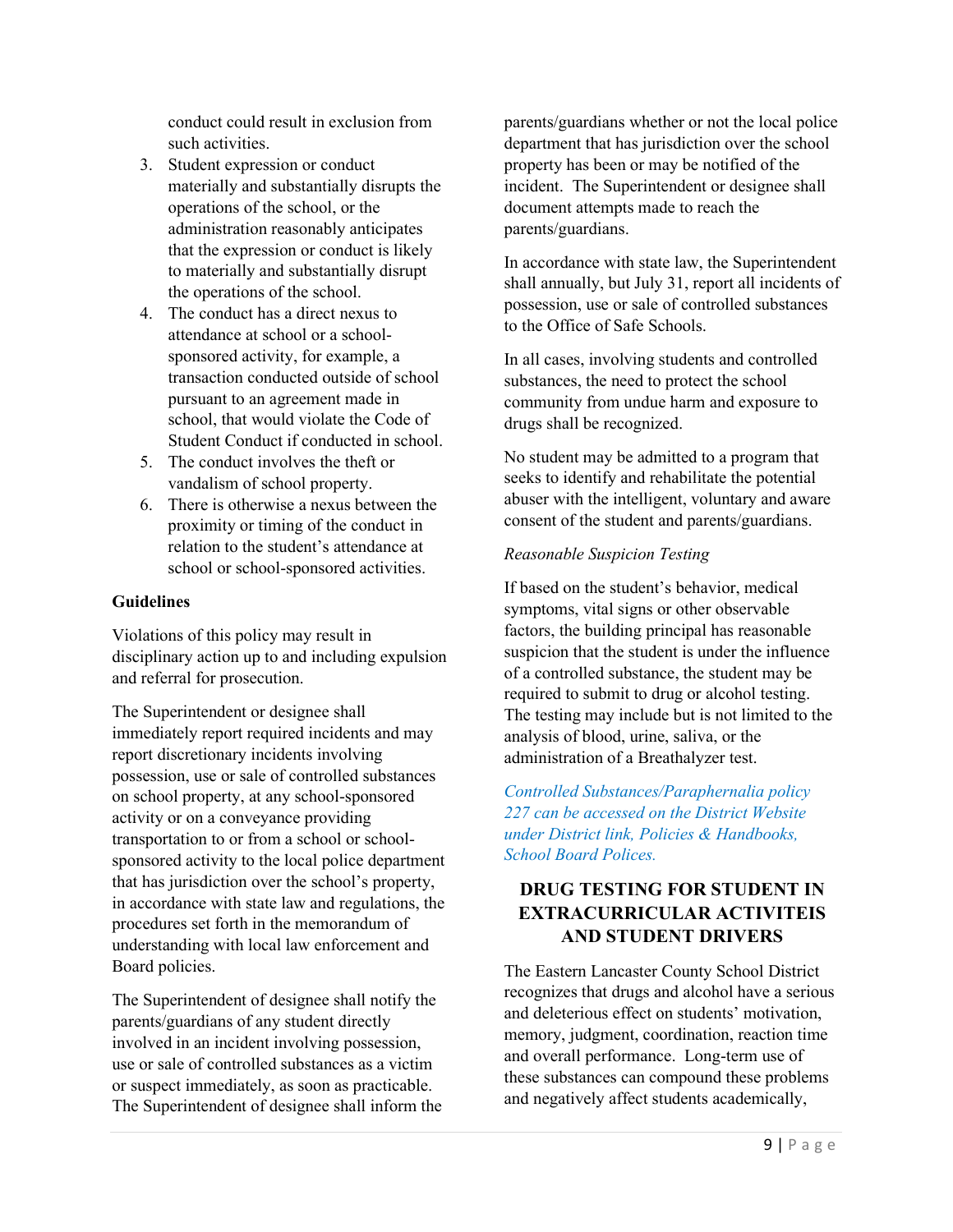physically and emotionally. The school district wants to provide a legitimate reason for students to refuse to consume or use drugs and alcohol and provide assistance to students who have problems with these substances.

The District has implemented a mandatory random drug testing program for students participating in extracurricular activities or with student parking privileges.

Participation in extracurricular activities and student use of school parking facilities is a privilege and not a right. Accordingly, students participating in these activities or with driving privileges carry a responsibility to themselves, their fellow students, their parents/guardians, and their school to exercise prudent judgment, which includes avoiding the use of durgs and alcohol. Furthermore, students involved in extracurricular activities oftentimes become role models for younger children and their peers, and are viewed as special representatives of the community. In assuming these roles, students should have the responsibility of complying with state and federal laws that prohibit their use of drugs and alcohol.

#### **Definitions**

Alters the integrity of a urine sample – means any attempt to alter the outcome of a drug test by adding a substance to a urine sample, attempting to switch a sample, or otherwise interfere with the detection of drugs in the urine, or purposefully over-hydrating oneself in an attempt to dilute the urine to decrease the possible detection of drugs.

Approve contractor – means a certified person, corporation or agency selected by the school district for the purpose of collecting and testing urine samples and maintaining the confidentiality of test results in compliance with this policy.

Extracurricular activities – include any schoolsponsored activity offered by the school district, for which a student does not earn academic credit.

Drug – means any substance which a student may not sell, possess, use, distribute or purchase under federal or state law. The term drug includes, but is not limited to, all controlled substances as defined by federal and Pennsylvania state law, all prescription drugs obtained or used without a prescription and all validly prescribed drugs or over-the-counter drugs being used in dosages, frequency or ways other than lawfully directed by a health care provider.

Drug test – means a scientifically substantiated method to test for the presence of drugs in a person's urine.

Positive test result – means a gas chromatography/mass spectrometry test result which is considered to demonstrate the presence of a drug using minimum standards.

Student Assistance Program (SAP) – means a multidisciplinary team of school district personnel trained to understand and work on issues of adolescent alcohol and drug use, abuse, and dependency.

Student parking permit – means written authorization given to a student by Eastern Lancaster County High School to drive and park a motor vehicle on school property during the time period that school is in session.

# **Guidelines**

# *Testing Requirements and Consent*

No student will be permitted to participate in extracurricular activities or obtain a student parking permit unless the student consents to mandatory random drug testing under this policy. Every school year, students and their parents/guardians must sign a permission form authorizing the school district to request and collect a urine sample for drug testing in order to participate in those activities or have parking privileges on school property.

Students who try out for any extracurricular activity and do not qualify as a member of that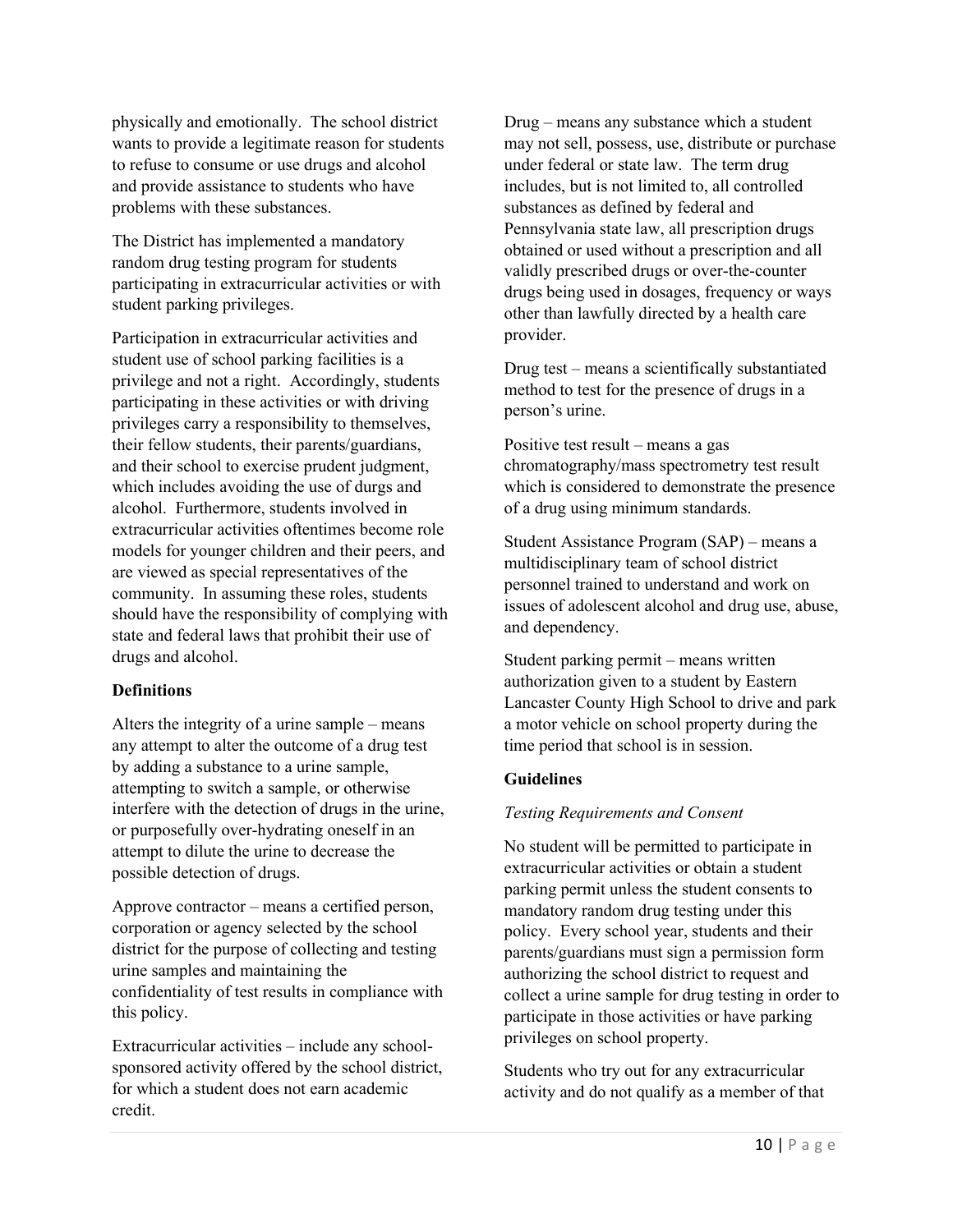activity will not be required to be tested under this policy, if selected, due to the fact they tried out for membership in that activity. The student must still provide the signed consent form prior to trying out for the extracurricular activity as required by the policy. Should the student be successful in making another activity during the same school year, s/he would be required to be tested under this policy, if selected.

# *Types of Testing*

Mandatory random drug testing of urine samples shall be conducted without prior student or parents/guardians notification, during the school year, for a predetermined percentage of the students currently participating in extracurricular activities or possessing student parking permits. Students selected for testing shall be chosen by a number-generated system approved by the contractor. The school district outsources all aspects of the randomization and collection/testing process to an approved contractor.

The drug test is to determine the presence of amphetamines, barbiturates, cocaine, depressants, heroin, marijuana, morphine, methamphetamines, opiates, PCP, stimulates, and valium in the student's urine sample. A test result indicating the presence of any of these substances will be considered a positive test.

If a student refuses to submit a urine sample for testing, the refusal will be deemed a positive test for purposes of this policy. If a student attempts to alter or alters the integrity of a urine sample during the collection process, that conduct will be deemed as a positive test for purposes of this policy.

*Drug Testing for Students in Extracurricular Activities and Student Drivers policy 227.2 can be accessed on the District Website under District link, Policies & Handbooks, School Board Polices.*

# **EASTERN LANCASTER COUNTY SCHOOL DISTRICT NON-DISCRIMINATION POLICY**

The Eastern Lancaster County School District, an equal opportunity employer, will not discriminate in employment, educational programs or activities, based on race, sex, handicap, or because a person is a disabled veteran or a veteran of the Vietnam Era. This policy of non-discrimination extends to all other legally protected classifications. Publication of this policy in this document is in accordance with state and federal laws including Title IX of the Educational Amendments of 1972, Sections 503 & 504 of the Rehabilitations Act of 1973, and the Americans with Disabilities Act of 1990. Inquiries should be directed to the Assistant Superintendent.

# **POSTING OF SIGNS AND NOTICES**

Bulletin boards are available for students to post signs and notices regarding school-related activities. Such signs and notices will be subject to the prevailing school regulations on such materials. To maintain the appearance of the school building, students may not post any sign or notice (particularly mass-produced materials) at any other location inside or outside the building unless prior administrative approval is obtained.

*Student Expression/Distribution and Posting of Materials policy 220 & Student Notices or Posters in School policy 220.1 can be accessed on the District Website under District link, Policies & Handbooks, School Board Polices.*

# **PROTECTION OF PUPIL RIGHTS AMENDMENT**

PPRA affords parents and students who are 18 or emancipated minors ("eligible students") certain rights regarding the conduct of surveys, collection and use of information for marketing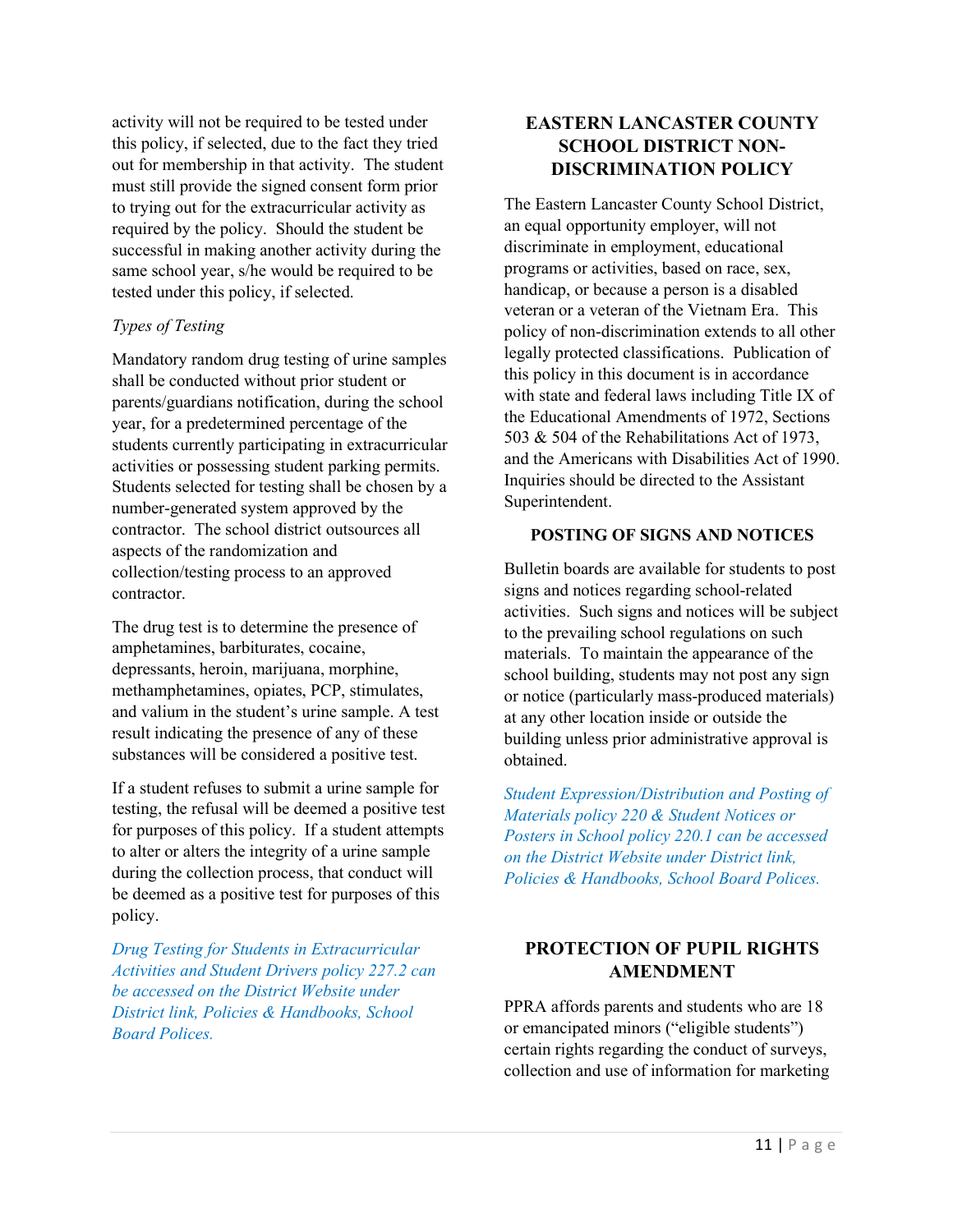purposes, and certain physical exams. These include the right to:

- a) Consent before students are required to submit to a survey that concerns one or more of the following protected areas ("protected information survey") if the survey is funded in whole or in part by a program of the U.S. Department of Education (ED).
	- a. Political affiliations or beliefs of the student or student's parents;
	- b. Mental or psychological problems of the student or student's family;
	- c. Sex behavior or attitudes;
	- d. Illegal, anti-social, selfincriminating, or demeaning behavior;
	- e. Critical appraisals of others with whom respondents have close family relationships;
	- f. Legally recognized privileged relationships, such as with lawyers, doctors, or ministers;
	- g. Religious practices, affiliations, or beliefs of the student or parents; or
	- h. Income other than as required by law to determine program eligibility.
- b) Receive notice and an opportunity to opt a student out of participation in
	- a. Any other protected information survey, regardless of funding;
	- b. Any non-emergency, invasive physical exam or screening required as a condition of attendance, administered by the school or its agent, and not necessary to protect the immediate health and safety of a student, except for hearing, vision, or scoliosis screenings, or any physical exam or

screening permitted or required under state law; and

- c. Activities involving collection, disclosure, or use of personal information obtained from students for marketing or to sell or otherwise distribute the information to others.
- c) Inspect, upon request and before administration or use
	- a. Protection information surveys of students;
	- b. Instruments used to collect personal information from students for any above marketing, sales, or other distribution purposes; and
	- c. Instructional material used as part of the educational curriculum.

The Eastern Lancaster County School District has developed and adopted policies regarding these rights, as well as arrangements to protect student privacy in the administration of protected surveys and the collection, disclosure, or use of personal information for marketing, sales, or other distribution purposes. The Eastern Lancaster County School District will notify parents and eligible students of these policies at the start of each school year and after any substantive changes. The Eastern Lancaster County School District will notify parents and eligible students of the specific approximate dates of the following activities and provide an opportunity to opt a student out of participating in:

- a) Collection, disclosure, or use of personal information for marketing, sales or other distribution
- b) Administration of any protected information survey not funded in whole or in part by ED.
- c) Any non-emergency, invasive physical examination or screening as described above.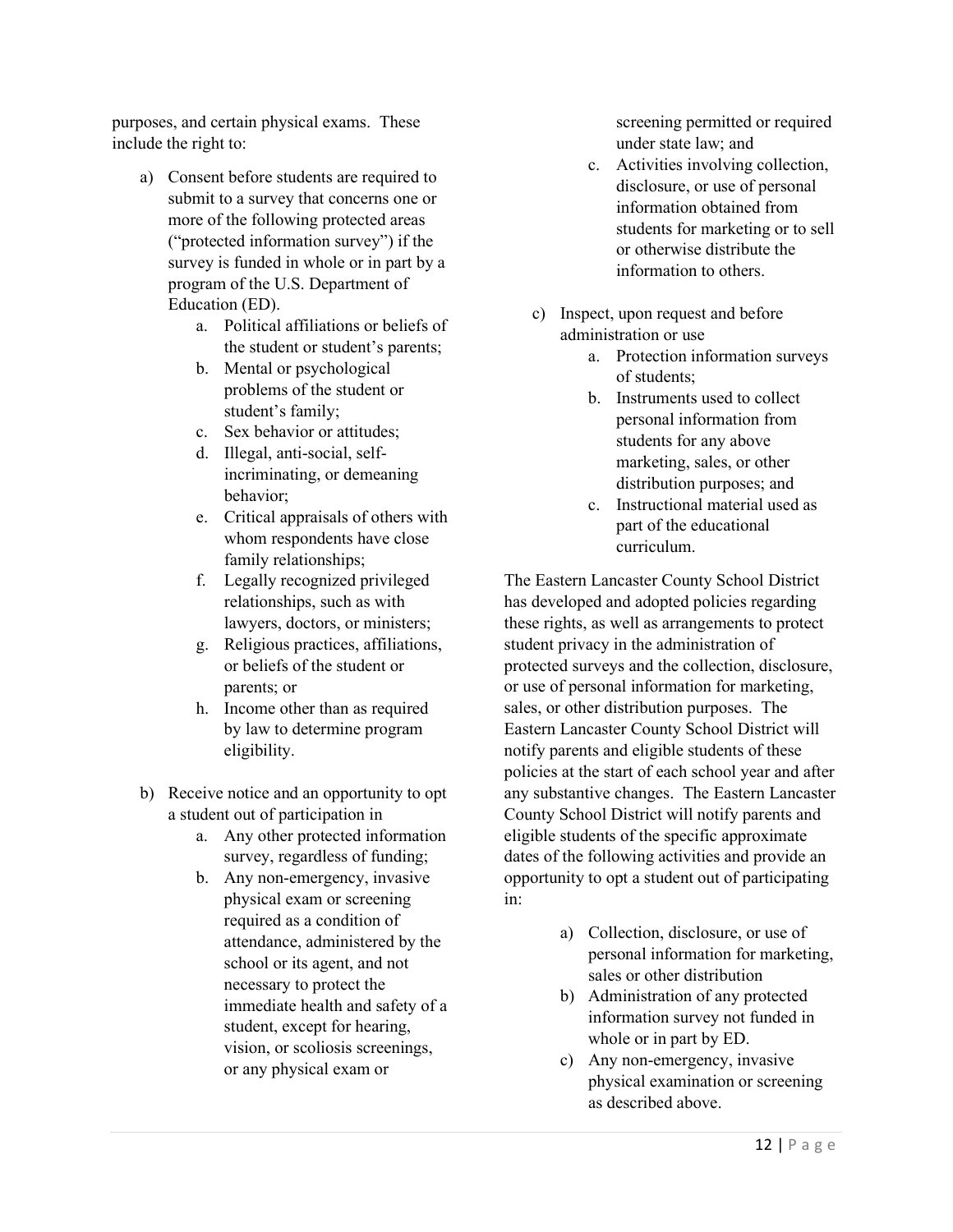Parents/eligible students who believe their rights have been violated may file a complaint with:

> Family Policy Compliance Office U.S. Department of Education 400 Maryland Avenue, SW Washington, DC 20202-4605

# **SCHOOL RECORDS POLICY**

The Family Education Rights and Privacy Act (FERPA) affords parent and students over 18 years of age (eligible students) certain rights with respect to the student education records. These rights are:

- a) A parent or eligible student has the right to review the student's education records within 45 days of the day the District receives a request for access. A parent or eligible student may submit to the building principal a written request to review education records they wish to inspect. The principal will make arrangements for access and notify the parent or eligible student of the time and place where the records may be reviewed.
- b) A parent or eligible student has the right to request the amendment of a student's education record that the parent or eligible student believes is inaccurate. Any request should be submitted to the building principal, and identify the record sought to be changed, and specify why it is inaccurate. IF the District declines to amend the record as requested by the parent or eligible student, the District will notify the parent or eligible student of the decision and advise them of the right to a hearing regarding the request for amendment. Additional information regarding the hearing procedures will be provided to the parent or eligible student when notified of the right to a hearing.
- c) A parent or eligible student has the right to consent to disclosure of personally identifiable information contained in the

student's education records, except to the extent that FERPA authorizes the District to disclose an education record without consent to a school official with a legitimate educational interest. A "school official with a legitimate educational interest" is any employee or consultant of the District, an intermediate unit, a career and technology school, or any other facility the District uses or proposes to use to provide services to the student –

- a. Who is or will be responsible for providing or supervising the provision of education, education-related services, or extra-curricular activities or experiences to or for the student; and
- b. When information concerning the student is relevant to the student's education, educationrelated services, or extracurricular activities or experiences, or is necessary to protect the health, safety, or welfare of the student or others.

The phrase "school official with a legitimate education interest" includes clerical staff of the agencies enumerated above who are responsible for the maintenance and security of education records, and also attorneys, consultants, and school board members when school board action concerning the student is required by law or when the student is the subject of present or potential litigation or legal dispute. Additionally, the School District may disclose education records without consent to official of another school district in which a student seeks or intends to enroll.

d) A parent or eligible student has the right to file a complaint with the U.S. Department of Education concerning alleged failures by the District to comply with the requirements of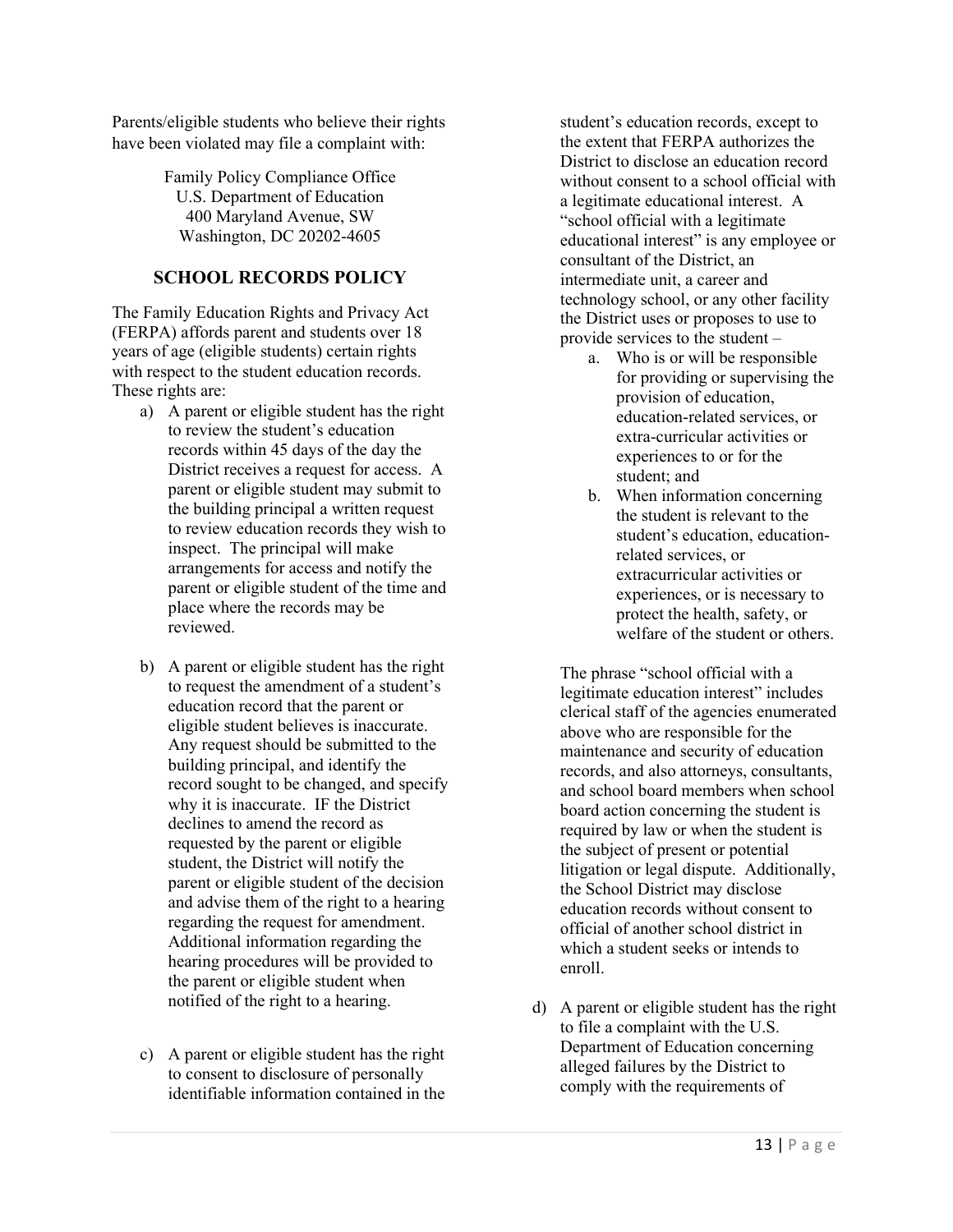FERPA. The name and address of the office that administers FERPA is:

Family Policy Compliance Office U.S. Department of Education 400 Maryland Avenue, SW Washington, DC 20202-5901

e) The District is permitted by law to disclose directory information without the written consent of the parent or eligible student. The parent or eligible student has the right to refuse to permit the disclosures of any or all directory information if a written refusal is forward to the building principal no later than September  $15<sup>th</sup>$  of the current school year.

Directory information means information contained in an education records of a student which would not generally be considered harmful or an invasion of privacy if disclosed. Directory information includes, but is not limited to a student's name, address, telephone number, e-mail address, photos, videos, date and place of birth, names of parent and siblings, dates of attendance, whether the student graduated and the date of graduation, awards received, participation in extracurricular activities, weight and height of interscholastic athletic team members, schools attended within the District, and contact information for a student's parents/guardians.

*Student Records policy 216 can be accessed on the District Website under District link, Policies & Handbooks, School Board Polices.*

# **STUDENTS WITH DISABILITIES**

# **NOTICE TO PARENTS OF CHILDREN WHO RESIDE IN EASTERN LANCASTER COUNTY SCHOOL DISTRICT**

In compliance with state and federal laws, Eastern Lancaster County School District hereby gives notice that it conducts ongoing activities to identify students who may be in need of various student services including special education and related services, services for protected handicapped students, and services for gifted students.

# *Special education (Individuals with Disabilities Education Improvement Act of 2007)*

If you believe your school-age child may be eligible as a child with a disability and in need of special education and related services, screening and evaluation processes are available to you at no cost upon written request. These processes are designed to assess your child's needs and determine eligibility. You may request screening and evaluation at any time, even if your child is not enrolled in the District's public school program. Requests for evaluation and screening should be made in writing to the Building Principal. Individualized services and programs are available for children who are determined to need specially designed instruction due to the following conditions:

- a) Autism
- b) Emotional Disturbance
- c) Hearing Impairment, including Deafness
- d) Intellectual Disability
- e) Multiple Disabilities
- f) Orthopedic Impairment
- g) Other Health Impairment
- h) Specific Learning Disability
- i) Speech and Language Impairment
- j) Traumatic Brain Injury
- k) Visual Impairment, including Blindness

Children age three through the age of admission to the first grade are also eligible if they have developmental delays and as a result, need Special Education and related services. Developmental delay is defined as a child who is less than the age of beginners and at least three years of age and is considered to have a developmental delay when one of the following exists: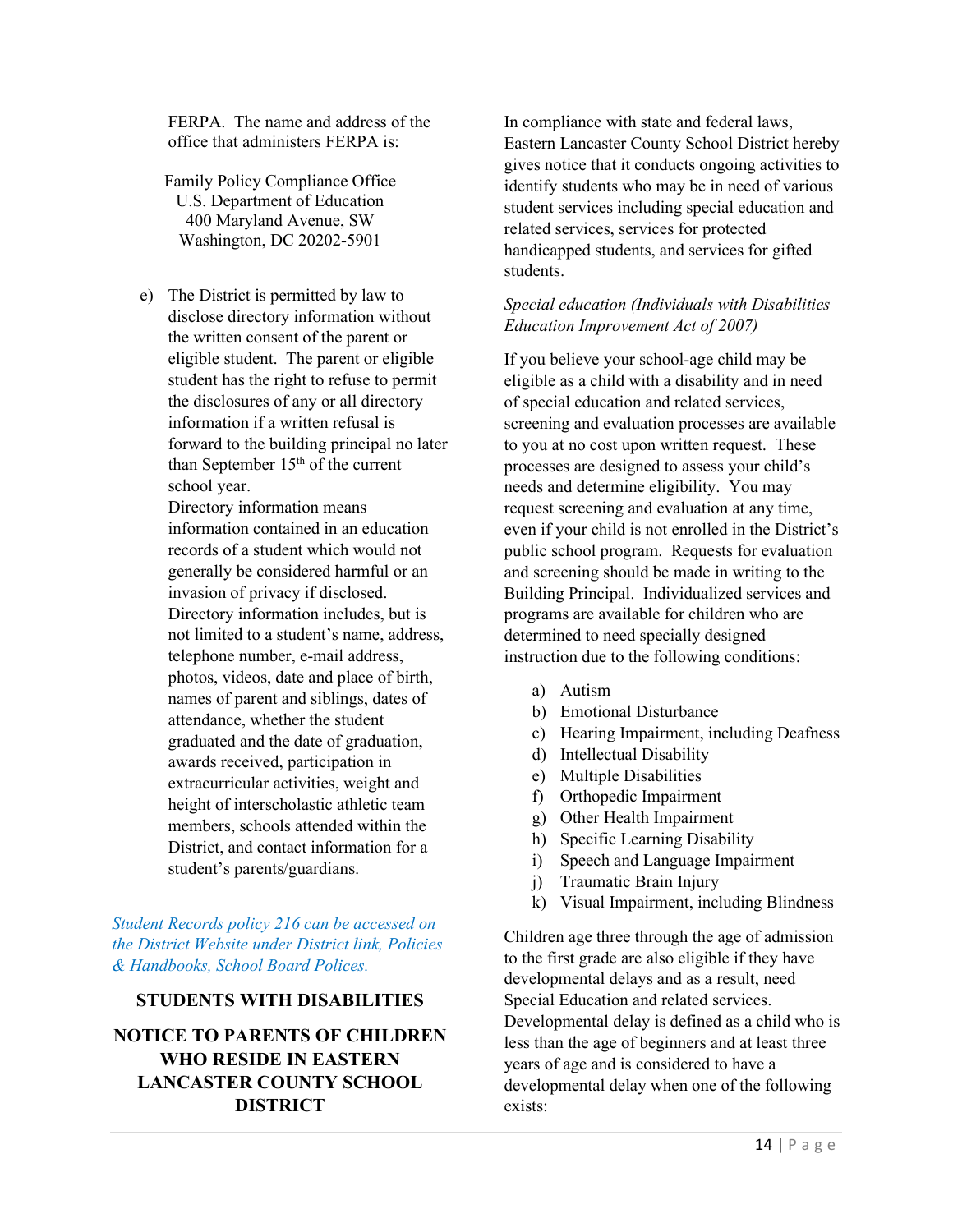- a) The child's score, on a developmental assessment device, on an instrument which yields a score in months, indicates that the child is delayed by 25% of the child's chronological age in one or more developmental areas or
- b) The child is delayed in one or more of the developmental areas, as documented by test performance of 1.5 standard deviation below the mean on a standardized test. Developmental areas include cognitive, communicative, physical, social/emotional and self-help.

For additional information you may contact the Lancaster-Lebanon Intermediate Unit 13 Early Intervention Program at (717) 606-1601.

# *Service Agreement Plans (Section 504 of Americans with Disabilities Act)*

Eastern Lancaster County School District provides to each protected handicapped student related aids, services or accommodations which are needed to provide equal opportunity to participate in and benefit from the public school program and extracurricular activities to the maximum extent appropriate to the child's abilities. Services are provided without discrimination or cost to the child or family.

To qualify for services under Section 504, the child must be school age with a physical or mental disability that substantially limits or prohibits participation in or access to an aspect of the public school program. These services and protections for "protected handicapped students" are distinct from those applicable to all eligible or exceptional students enrolled (or seeking enrollment) in the special education programs.

# *Gifted Education Programs (Chapter 16)*

If you believe that your school-age child may be in need of gifted support services, screening and evaluation processes are available to you at no

cost upon written request. These processes are designed to assess the student's needs and determine eligibility. You may request screening and evaluation at any time, even if your child is not enrolled in the District's public school program. Requests for evaluation and screening need to be made in writing to the Building Principal.

# *Additional Information*

For further information on the rights of parents and children, provision of services, screening and evaluation, and procedural safeguards, you may contact an Eastern Lancaster County School District Principal or the Director of Special Education and Gifted Services in writing.

*Screening and Evaluations for Students with Disabilities policy 113.3 can be accessed on the District Website under District link, Policies & Handbooks, School Board Polices.*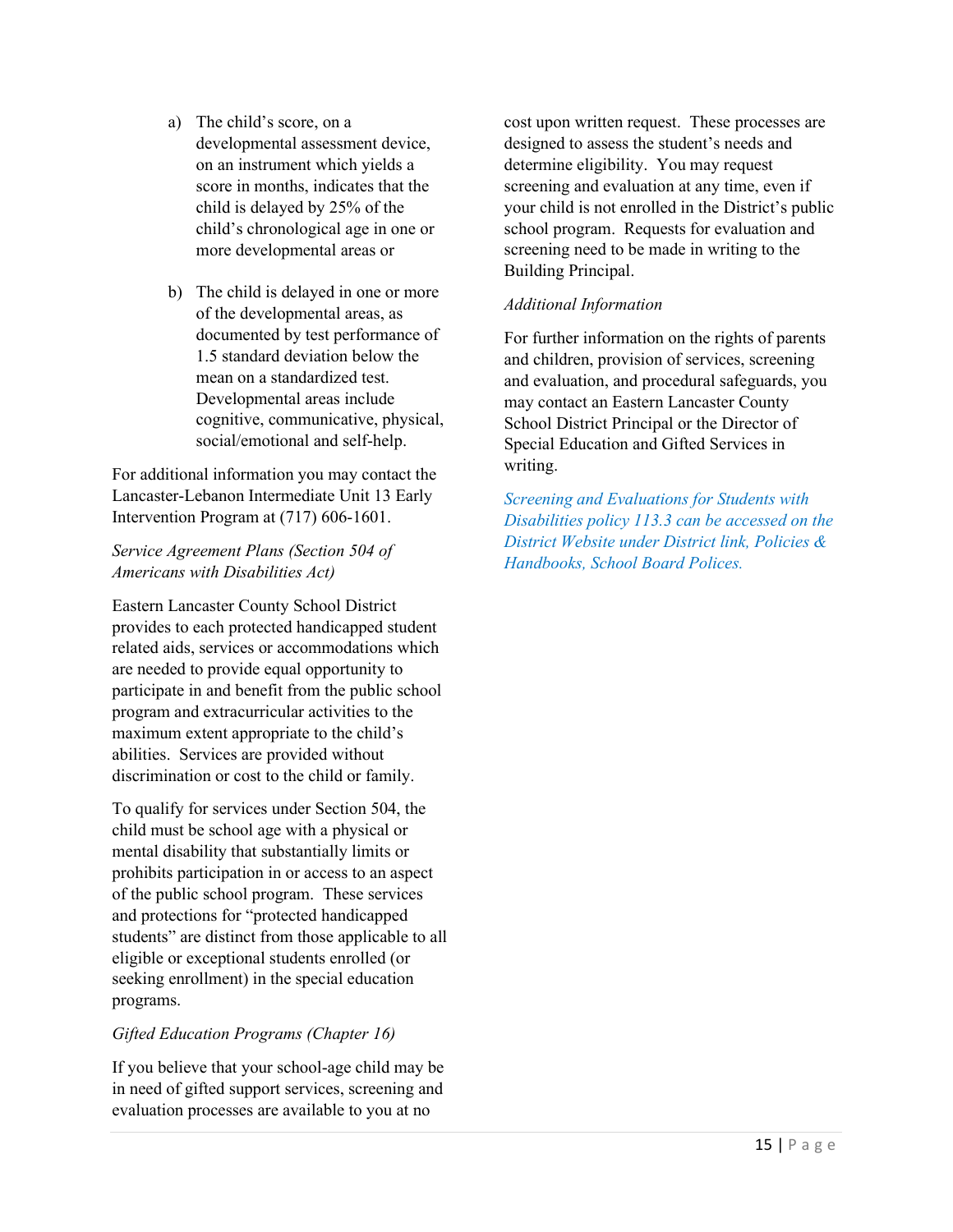# **STUDENT CODE OF CONDUCT**

| <b>Section</b> | Code Regulation                 |
|----------------|---------------------------------|
| 1.1            | Free Education and Attendance   |
| 1.2            | <b>Student Responsibilities</b> |
| 1.3            | <b>School Rules</b>             |
| 1.4            | Discrimination                  |
| 1.5            | Corporal Punishment             |
| 1.6            | Exclusions From School          |
| 1.7            | In-School Suspension            |
| 1.8            | Hearing                         |
| 1.9            | Freedom of Expression           |
| 1.10           | Flag Salute and Pledge          |
| 1.11           | Hair and Dress                  |
| 1.12           | Confidential Communications     |
| 1.13           | Searches                        |
|                |                                 |

*1.1 Free Education and Attendance*

- a) All persons residing in Eastern Lancaster County School District between the ages of 6 and 21 years are entitled to a free and full education in the Commonwealth's public schools.
- b) Parents or guardians of all children between the ages of 8 and 17 are required by the compulsory attendance law to ensure that their children attend an approved educational institution, unless legally excused. Students who have not graduated may not be asked to leave school merely because they have reached 17 years of age, if they are fulfilling their responsibilities as students. A student may not be excluded from the public schools or from extracurricular activities because:
	- a. The student is married;
	- b. The student is pregnant;
	- c. The student has a disability as identified by Chapter 15 (relating to protected handicapped students);
	- d. The student is an eligible student identified under Chapter 14 (relating to special education services and programs).

# *1.2 Student Responsibilities*

- a) Student responsibilities include regular school attendance, conscientious effort in classroom work and homework and conformance to school rules and regulations. Most of all, students are responsible to share with the administration and faculty a responsibility to develop a climate within the school that is conducive to wholesome learning and living;
- b) No student has the right to interfere with the education of fellow students. It is the responsibility of each student to respect the rights of teachers, students, administrators and all others who are involved in the educational process;
- c) Students should express their ideas and opinions in a respectful manner;
- d) It is the responsibility of the students to conform to the following:
	- a. Be aware of all rules and regulations for student behavior and conduct themselves in accordance with them. Students should assume that until a rule is waived, altered or repealed in writing, it is in effect.
	- b. Volunteer information in matters relating to the health, safety and welfare of the school community and the protection of school property.
	- c. Dress and groom to meet standards of safety and health, and not to cause substantial disruption to the educational processes.
	- d. Assist the school staff in operating a safe school for the students enrolled therein.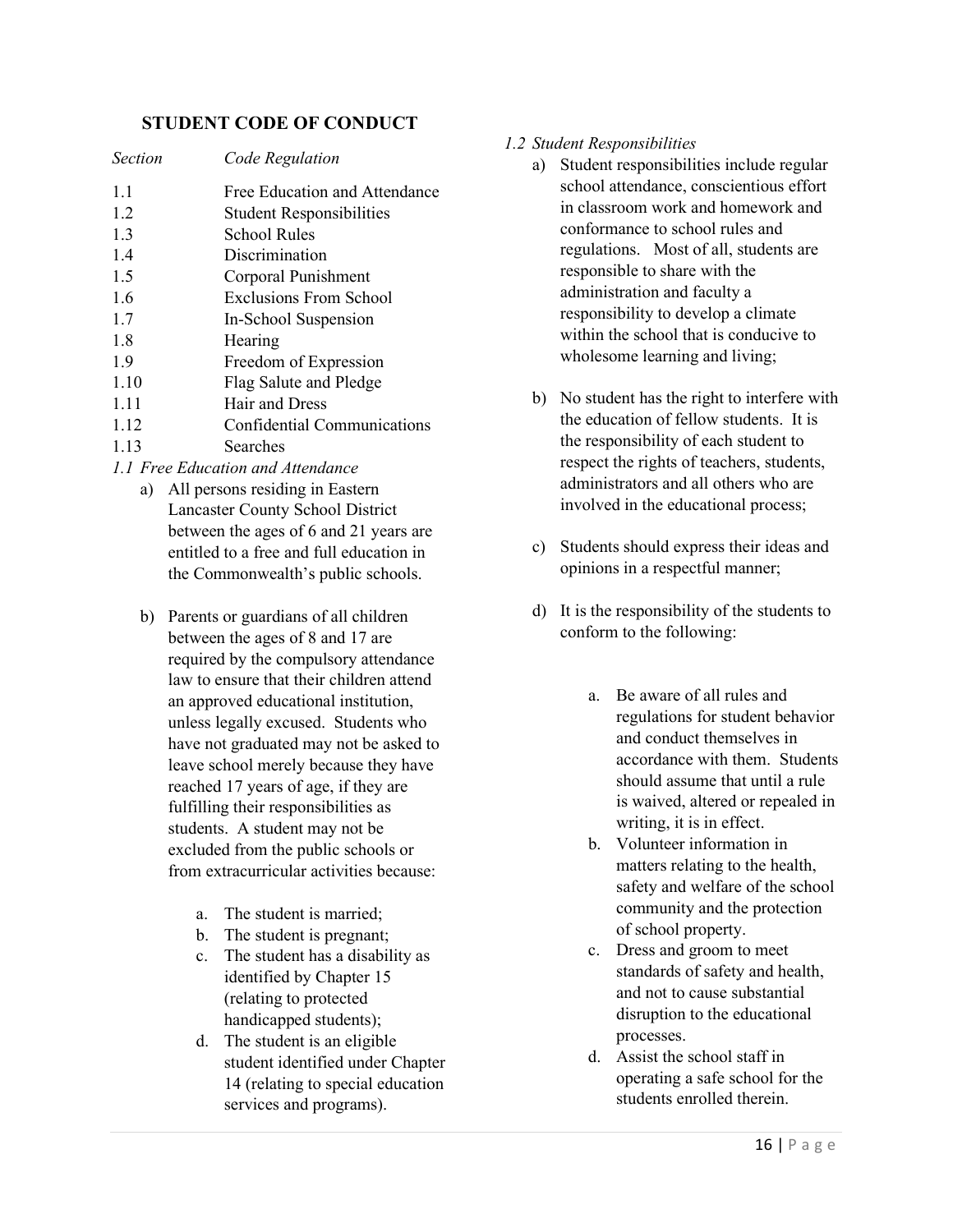- e. Comply with Commonwealth and local laws.
- f. Exercise proper care when using public facilities and equipment.
- g. Attend school daily and be on time at all classes and other school functions.
- h. Make up work when absent from school.
- i. Pursue and attempt to complete satisfactorily the courses of student prescribed by local school authorities.
- j. Report accurately in student media.
- k. Not use obscene language in student media or on school premises.

# *1.3 School Rules*

- a) The Eastern Lancaster County School Board has the authority to make reasonable and necessary rules governing the conduct of students in school. The rule making power, however, is not unlimited; it must operate within statutory and constitutional restraints. A governing board has only those powers that are enumerated in the statutes of the Commonwealth, or that may reasonably be implied or necessary for the orderly operation of the school.
- b) The School Board may not make rules that are arbitrary, capricious, discriminatory or outside their grant of authority from the General Assembly. A rule is generally considered reasonable if it uses a rational means of accomplishing some legitimate school purpose.
- c) The School Board shall adopt a code of student conduct that includes policies governing student discipline and a listing of students' rights and

responsibilities as outlined in this chapter. This conduct code shall be published and distributed to students and parents/guardians. Copies of the code shall also be available in each school library.

# *1.4 Discrimination*

Consistent with the Pennsylvania Human Relations Act (43 P.S. §§951-963), a student may not be denied access to a free and full public education, nor may a student be subject to disciplinary action on account of race, sex, color, religion, sexual orientation, national origin or disability.

# *1.5 Corporal Punishment*

- a) Corporal punishment is defined a physically punishing a student for an infraction of the discipline policy. **Use of corporal punishment is prohibited.**
- b) Teachers and school authorities may use reasonable force under the following circumstances:
	- a. To quell a disturbance.
	- b. To obtain possession of weapons or other dangerous objects.
	- c. For the purpose of self-defense.
	- d. For the protection of persons or property.

# *1.6 Exclusion from School*

- a) The types of offenses, as defined by the School Board, that may lead to exclusions from school are set forth below and the Principal or school authorities shall not recommend exclusion from school unless the student, while on school grounds or a school activity off school grounds:
	- a. Intentionally causes or attempts to cause damage to school property or steals or attempts to steal school property; *or*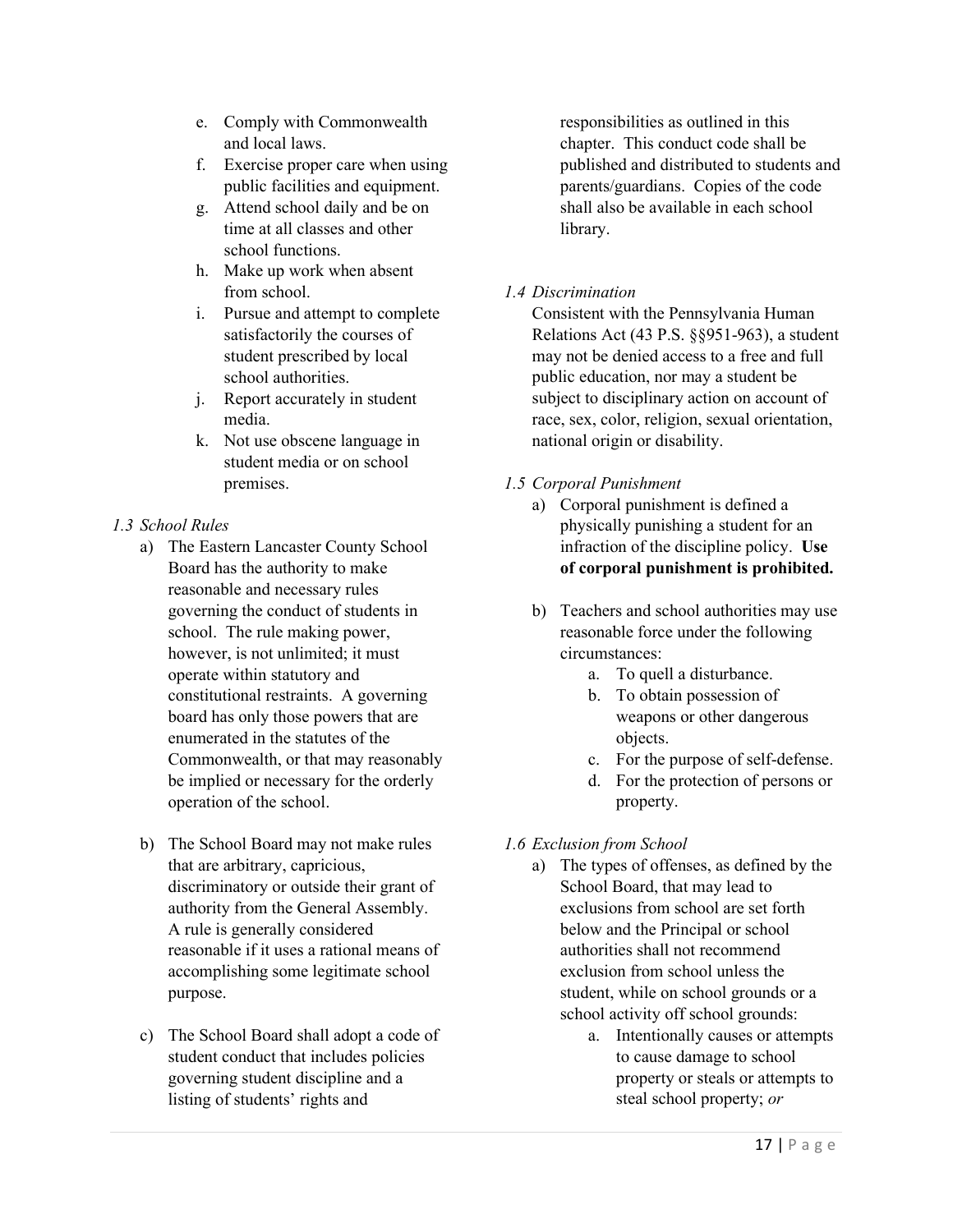- b. Intentionally causes or attempts to cause damage to private property or steals or attempts to steal private property; *or*
- c. Intentionally causes or attempts to cause physical injury to another person except in selfdefense; *or*
- d. Knowingly possesses or transmits any firearm, knife, explosive, or other dangerous object of no reasonable use to the student at school; *or*
- e. Knowingly possesses, uses, transmits, or is under the influence of any narcotic drug, amphetamines, barbiturates, marijuana, alcoholic beverage, or intoxicant of any kind; *or*
- f. Knowingly uses or copies the academic work of another and presents it as his/her own without proper attribution, cheating; *or*
- g. Repeatedly and/or intentionally defies the valid authority of school authorities; *or*
- h. Repeatedly and/or intentionally disregards the rules set forth by the school authorities.

Exclusions affecting certain students with disabilities shall be governed by §14.143 (relating to discipline procedures).

- b) Exclusion from school may take the form of suspension or expulsion.
	- a. Suspension is exclusion from school for a period of from 1 to 10 consecutive school days.
		- i. Suspensions may be given by the principal or person in charge of the public school.
		- ii. A student may not be suspended until the students has been informed of the reasons

for the suspension and given an opportunity to respond. Prior notice of the intended suspension need not be given when it is clear that the health, safety or welfare of the school community is threatened.

- iii. The parents or guardians and the superintendent of the district shall be notified immediately in writing when the student is suspended.
- iv. When the suspension exceeds 3 school days, the student and parent shall be given the opportunity for an informal hearing consistent with the requirements in §12.8(c) (relating to hearing).
- v. Suspensions may not be made to run consecutively beyond the 10 -school day period.
- vi. Students shall have the responsibility to make up exams and work missed while being disciplined by suspension and shall be permitted to complete these assignments within the guidelines established by the governing board.
- b. Expulsion is exclusion from school by the governing board for a period exceeding 10 school ydas and may be permanent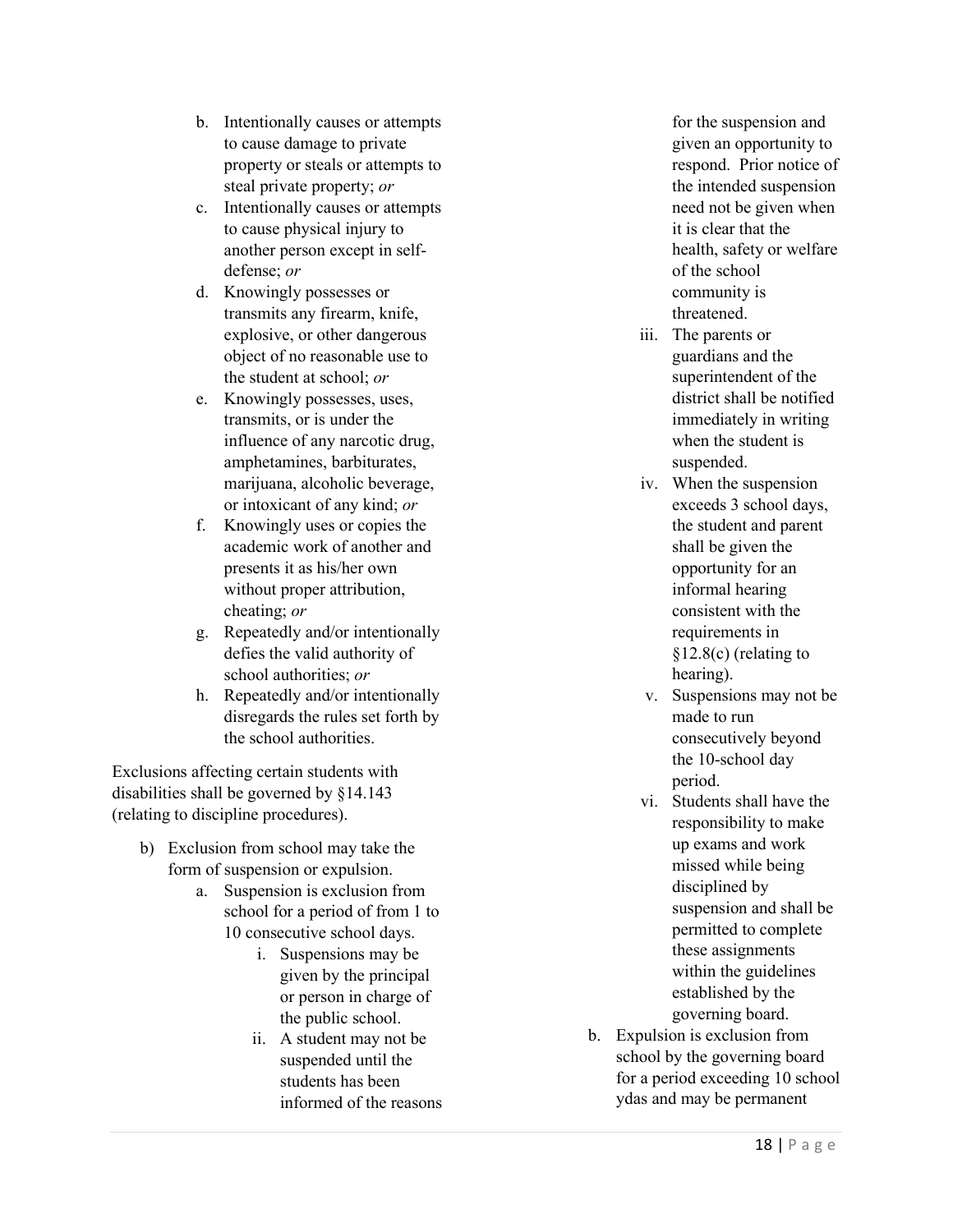expulsion from the school rolls. Expulsions required a prior formal hearing under §12.8.

- c) During the period prior to the hearing and decision of the governing board in an expulsion case, the student shall be placed in his normal class except as set forth in subsection (d).
- d) If it is determined after an informal hearing that a student's presence in his normal class world constitute a threat to the health, safety, or welfare of others and it is not possible to hold a formal hearing within the period of a suspension, the student may be excluded from school for more than 10 school days. A student may not be excluded from school for longer than 15 school days without a formal hearing unless mutually agreed upon by both parties. Any student so excluded shall be provided with alternative education, which may include home study.
- e) Students who are under 17 years of age are still subject to the compulsory school attendance law even though expelled and shall be provided an education.
	- a. The initial responsibility for providing the required education rests with the student's parents or guardian, through placement in another school, tutorial or correspondence study, or another educational program approved by the district's superintendent.
	- b. Within 30 days of action by the governing board, the parents or guardians shall submit to the school district written evidence that the required education is

being provided as described in paragraph (1) or that they are unable to do so. If the parents or guardians are unable to provide the required education, the school entity shall, within 10 days of receipt of the notification, make provision for the student's education. A student with a disability shall be provided educational services as required by the Individuals With Disabilities Education Act (20 U.S.C.A.§§1400-1482).

- c. If the approved educational program is not complied with the school entity may take action in accordance with 42 Pa.C.S. Chapter 63(relating to the Juvenile Act) to ensure that the child will receive a proper education. See § 12.1(b) (relating to free education and attendance).
- *1.7 Exclusion from Classes – In-School Suspension*
	- a) A student may not receive an in-school suspension unless the student has been informed of the reasons for the suspension and has been given an opportunity to respond before the suspension becomes effective.
	- b) Communication to the parents or guardian shall follow the suspension action taken by the school.
	- c) When the in-school suspension exceeds 10 consecutive days, an informal hearing with the principal shall be offered to the student and the student's parent or guardian prior to the 11<sup>th</sup> school day in accordance with the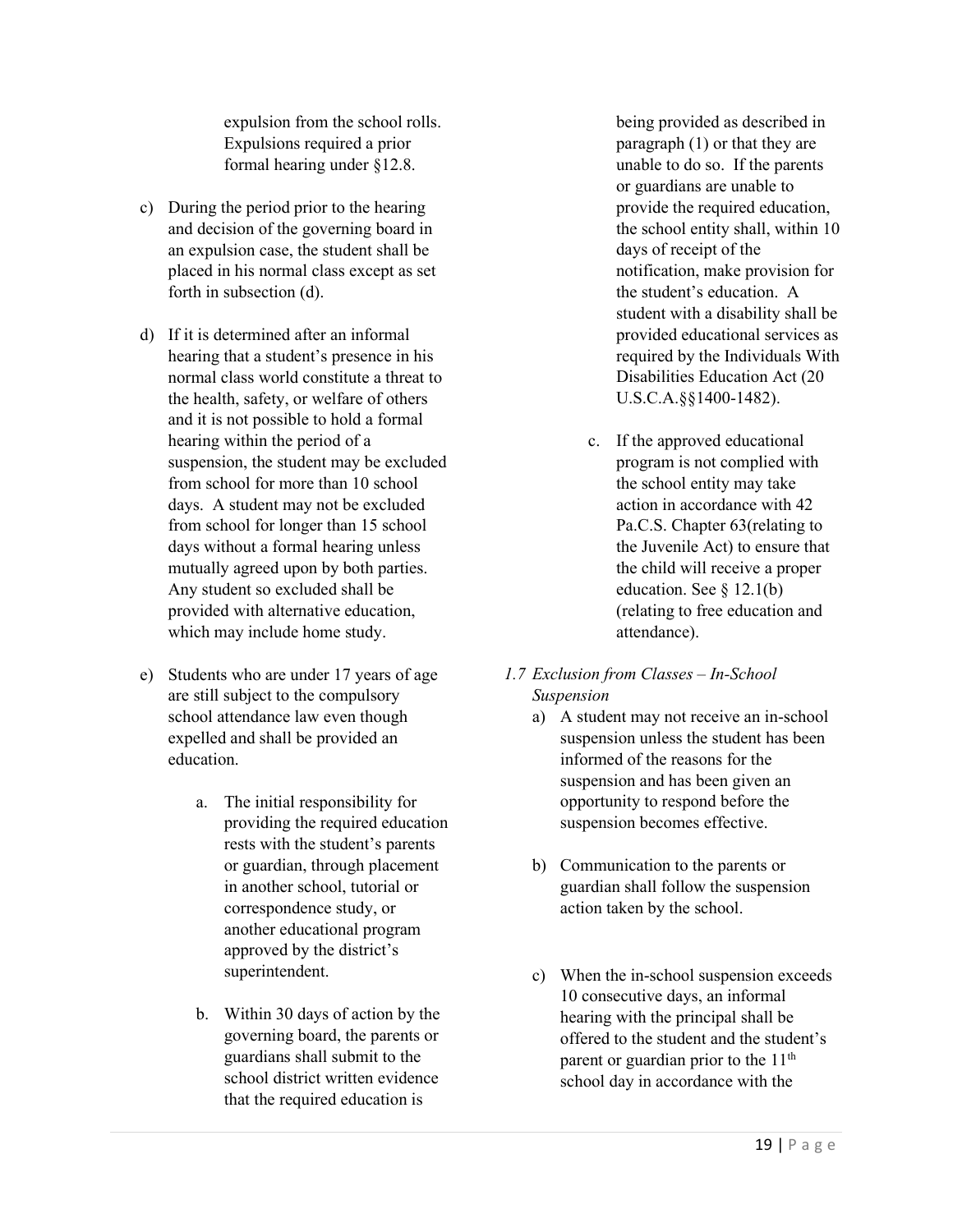procedures in §12.8 (relating to hearings).

# *1.8 Hearings*

- a) General. Education is a statutory right, and students shall be afforded dur process if they are to be excluded from school. In a case involving a possible expulsion, the student is entitled to a formal hearing.
- b) Formal hearings. A formal hearing is required in all expulsion actions. This hearing may be held before the governing board or an authorized committee of the board, or a qualified hearing examiner appointed by the board. When a committee of the board, or a qualified hearing examiner appointed by the board. When a committee of the board or a hearing examiner conducts the hearing, a majority vote of the entire governing board is required to expel a student. The following due process requirements shall be observed with regard to the formal hearing:
	- a. Notification of the charges shall be sent to the student's parents or guardians by certified mail.
	- b. At least 3 days' notice of the time and place of the hearing shall be given. A copy of the expulsion policy, notice that legal counsel may represent the student and hearing procedures shall be included with the sharing notice. A student may request the rescheduling of the hearing when the student demonstrates good cause for an extension.
	- c. The hearing shall be held in private unless the student or parent requests a public hearing.
- d. The student may be represented by counsel, at the expense of the parents or guardians, and may have a parent or guardian attend the hearing.
- e. The student has the right to be presented with the names of witnesses against the student, and copies of the statements and affidavits of those witnesses.
- f. The student has the right to request that the witnesses appear in person and answer questions or be cross-examined.
- g. The student has the right to testify and present witnesses on his own behalf.
- h. A written or audio record shall be kept of the hearing. The student is entitled, at the student's expense, to a copy. A copy shall be provided at no cost to a student who is indigent.
- i. The proceeding shall be held within 15 school days of the notification of charges, unless mutually agreed to by both parties. A hearing may be delayed for any of the following reasons, in which case the hearing shall be held as soon as reasonably possible:
	- i. Laboratory reports are needed from law enforcement agencies
	- ii. Evaluations or other court or administrative proceedings are pending due to a student invoking his rights under the Individuals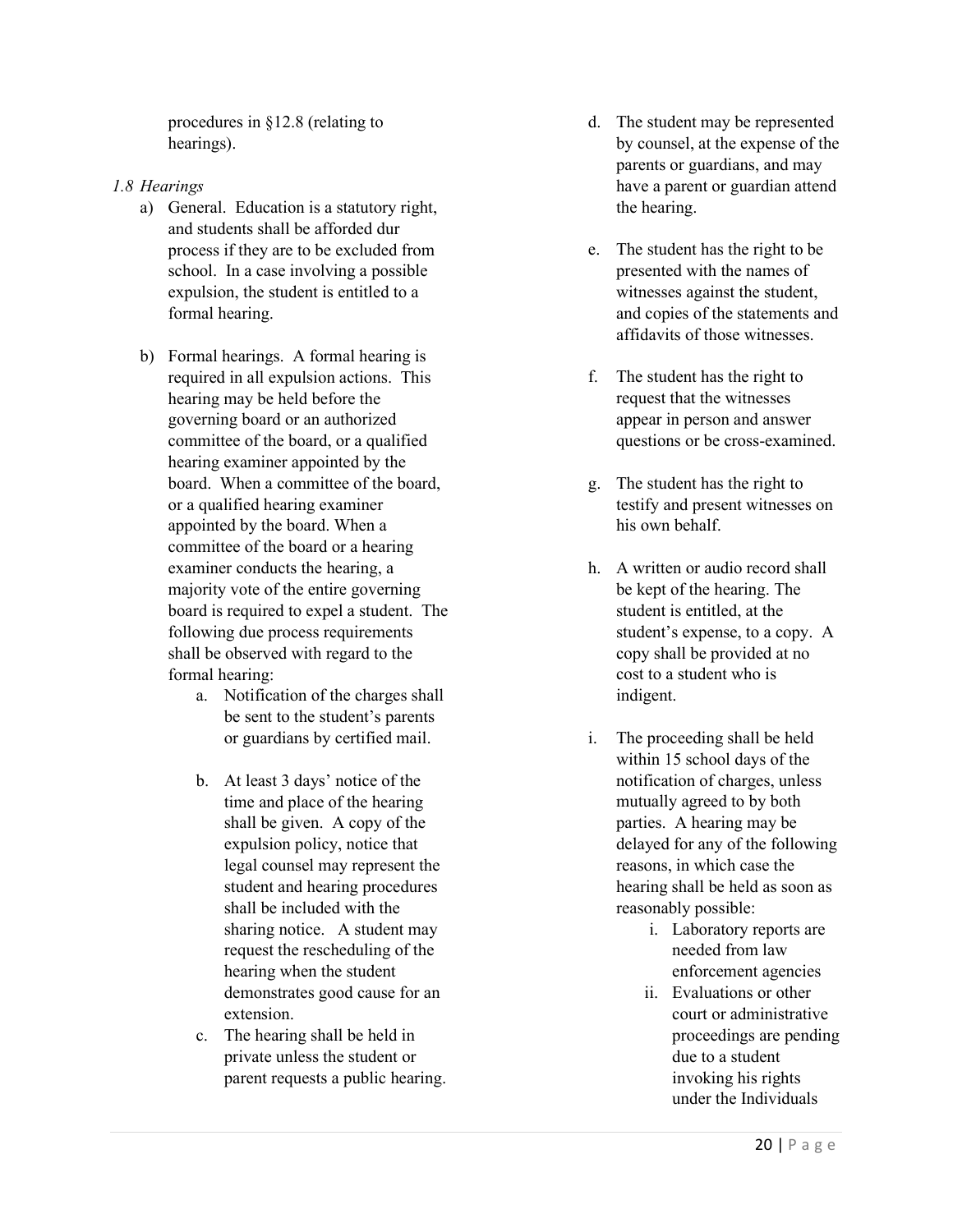With Disabilities Education Act (20 U.S.C.A.§§1400-1482).

- iii. In cases in juvenile or criminal court involving sexual assault or serious bodily injury, delay is necessary due to the condition or best interests of the victim.
- j. Notice of a right to appeal the results of the hearing shall be provided to the student with the expulsion decision.
- c) Informal hearings. The purpose of the informal hearing is to enable the student to meet with the appropriate school official to explain the circumstances surrounding the event for which the student is being suspended or to show why the student should not be suspended.
	- a. The informal hearing is held to bring forth all relevant information regarding the event for which the student is being suspended or to show why the student should not be suspended.
	- b. The following due process requirements shall be observed in regard to the informal hearing:
		- i. Notification of the reasons for the suspension shall be given in writing to the parents or guardians and to the student.
		- ii. Sufficient notice of the time and place of the informal hearing shall be given.
- iii. A student has the right to question any witnesses present at the hearing.
- iv. A student has the right to speak and produce witnesses on his own behalf.
- v. The school entity shall offer to hold the informal hearing within the first 5 days of the suspension.
- *1.9 Freedom of Expression*
	- a) The right of public school students to freedom of speech is guaranteed by the Constitution of the United States and the Constitution of the Commonwealth.
	- b) Students shall have the right to express themselves unless the expression materially and substantially interferes with the educational process, threatens serious harm to the school or community, encourages unlawful activity or interferes with another individual's rights.
	- c) Students may use publications, handbills, announcements, assemblies, group meetings, buttons, armbands and any other means of common communication, provided that the use of public school communications facilities shall be in accordance with the regulations of the authority in chard of those facilities.
		- a. Students have the responsibility to obey laws governing libel and obscenity and to be aware of the full meaning of their expression.
		- b. Students have the responsibility to be aware of the feelings and opinions of others and to give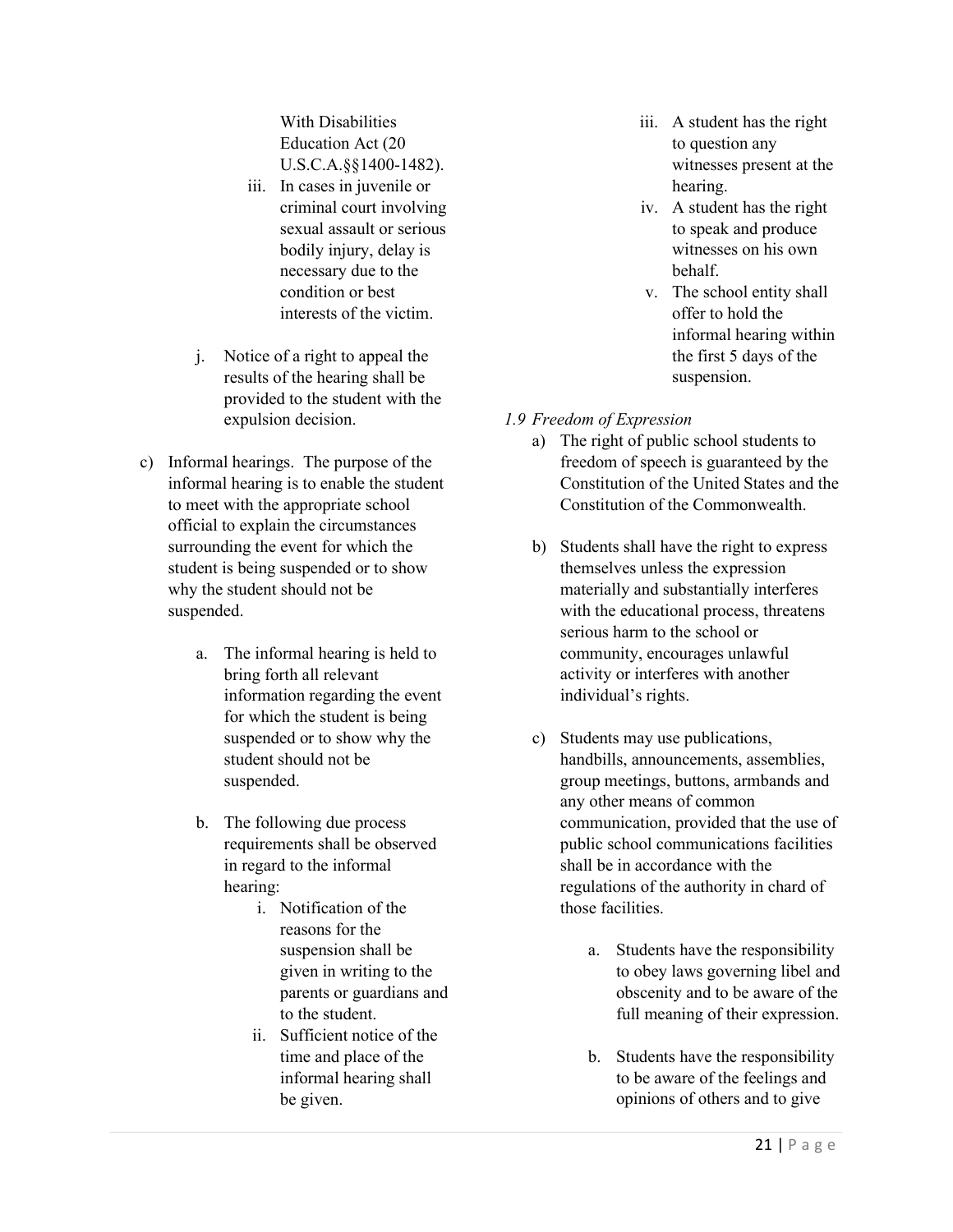others a fair opportunity to express their views.

- d) Identification of the individual student or at least one responsible person in a student group may be required on posted or distributed materials.
- e) School officials may require students to submit for prior approval a copy of materials to be displayed, posed, or distributed on school property.
- f) Bulletin boards must conform to the following:
	- a. School authorities may restrict the use of certain bulletin boards.
	- b. Bulletin board space should be provided for the use of students and student organizations.
	- c. School officials may require that notices or other communications be officially dated before posting, and that the materials be removed after a prescribed reasonable time to assure full access to the bulletin boards.
- g) School newspapers, publications, websites, and district/school social media sites must conform to the following:
	- a. Students have a right and are as free as editors of other newspapers to report the news and to editorialize within the provisions in paragraphs (d) and (e).
	- b. School officials shall supervise student newspapers, publications, websites, and social media sites published with school equipment, remove

obscene or libelous material and edit other material that would cause a substantial disruption or interference with school activities.

- c. School officials may not censor or restrict material simply because it is critical of the school or its administration.
- d. Prior approval procedures regarding copy for school newspapers, publications, and social media sites must identify the individual to whom the material is to be submitted and establish a limitation on the time required to make a decision. If the prescribed time for approval elapses without a decision, the material shall be considered authorized for distribution.
- e. Students who are not members of the newspaper, publications and social media sites staff, shall have access to its pages. Written criteria for submission of material by non staff members shall be developed and distributed to all students.
- h) The wearing of buttons, badges or armbands shall be permitted as another form of expression within the restrictions listed in subsection (c).
- i) School officials may set forth the time and place of distribution of materials so that distribution would not materially or substantially interfere with the requirements of appropriate discipline in the operation of the school.
	- a. A proper time and place set for distribution is one that would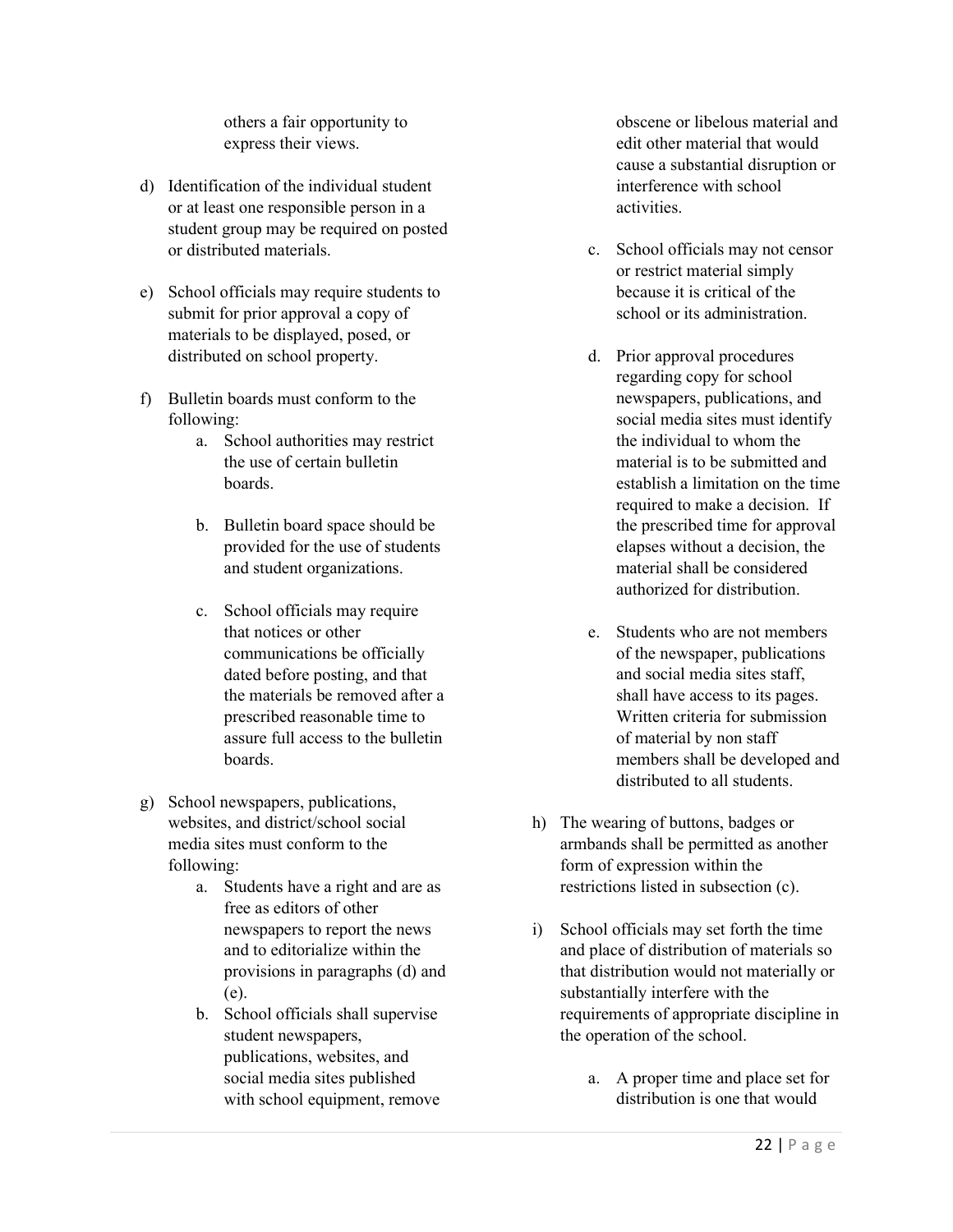give the students the opportunity to reach fellow students.

b. The place of the activity may be restricted to permit the normal flow of traffic within the school and at exterior doors.

# *1.10 Flag Salute and Pledge of Allegiance*

It is the responsibility of every citizen to show proper respect for his/her country and its flag.

- a) Students may decline to recite the Pledge of Allegiance and may refrain from saluting the Flag on the basis of personal belief or religious convictions.
- b) Students who choose to refrain from such participation shall respect the rights and interests of classmates who do wish to participate.

# *1.11 Hair and Dress*

- a) The governing board may establish dress codes or require that students wear school uniforms. Policies may apply to individual school buildings or to all school buildings.
- b) Students have the right to govern the length or style of their hair, including facial hair. Any limitation of this right must include evidence that length or style of hair causes disruption of the educational process or constitutes a health or safety hazard. When length or style of the hair presents a health or safety hazard, some types of covering shall be used.
- c) Students may be required to wear certain types of clothing while participating in physical education classes, technology classes, extracurricular activities or other situations when special attire may be

required to insure the health or safety of the student.

- d) Students have the responsibility to keep themselves, their clothes and their hair clean. School officials may impose limitations on student participation in the regular instructional program when there is evidence that the lack of cleanliness constitutes a health hazard.
- *1.12Confidential Communications*
	- a) Use of a student's confidential communications to school personnel in legal proceedings is governed by statutes and regulations appropriate to the proceeding. See, for example 42 Pa.C.S.§5945 (relating to confidential communications to school personnel).
	- b) Information received in confidence from a student may be revealed to the student's parents or guardians, the principal or other appropriate authority when the health, welfare or safety of the student or other persons is clearly in jeopardy.

# *1.13 Searches*

- a) The Eastern Lancaster County School Board has adopted reasonable policies and procedures regarding student searches. The local education agency shall notify students and their parents or guardians of the policies and procedures regarding student searches.
- b) Illegal or prohibited materials seized during a student search may be used as evidence against the student in a school disciplinary proceeding.
- c) Prior to a locker search, students shall be notified and given an opportunity to be present. When school authorities have a reasonable suspicion that the locker contains materials that pose a threat to the health, welfare or safety of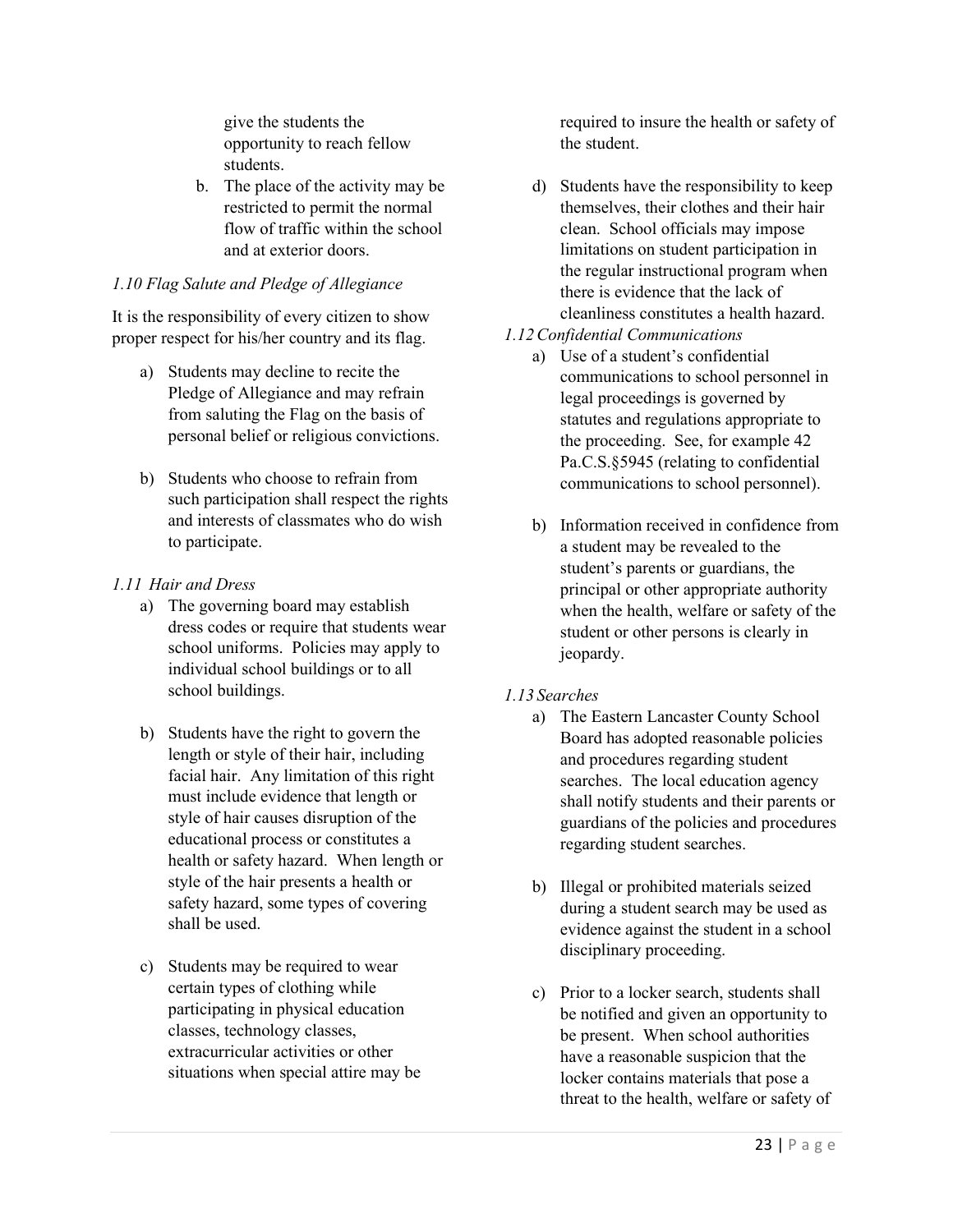students in the school, student lockers may be searched without prior warning.

# **TRANSPORTATION CODE**

The purpose of the bus code is to teach each student to assume individual responsibility for safety while being transported to and from school. Safety for everyone will be realized only when each bus student realizes that safety depends upon their own conduct and the conduct of everyone else on the bus. Each school bus is equipped with a video camera box that is capable of holding a video camera at any given time. Neither the school bus driver nor the students are able to determine if the video camera is in the box on their bus. The Transportation Department will be rotating the cameras throughout the bus fleet as necessary. The cameras on the school buses will record oral communications as well as visual images. Students and their parents agree that the students use of the school bus constitutes consent to the District's audio/visual monitoring. The Administration will monitor all the school buses for Disciplinary problems as well as safetyrelated concerns. The following rules are in order:

- a) Pupils eligible for bus transportation are given assignments by the transportation department. It is a violation for a pupil to ride a bus other than the one to which s/he is assigned or to meet or leave the bus at a stop other than his/her assigned stop. Request to change buses to visit schoolmates shall not be granted.
- b) Be prompt. Be at your bus stop five (5) minutes before scheduled pickup. Do not have the bus wait for you at the bus stop in the morning and evening.
- c) Stand on the side of the highway or sidewalk and in no way interfere

with traffic. Bus riders must conduct themselves in a safe manner while waiting.

- d) Respect the property rights of people who reside at or near the bus stop. Keep off lawns.
- e) Board the bus only when the bus has stopped and cross the highway only when the driver signals for you to cross the highway only when the driver signals for you to cross the highway. Cross the highway only in front of the bus – NEVER behind the bus.
- f) Board the bus in an orderly fashion without delay. Do not run!
- g) All students will sit in assigned seats.
- h) Remain seated while the bus is in motion.
- i) Recognize that the school bus driver has the same authority on the bus as the teacher has in the classroom.
- j) Respect school and personal property. Treat bus equipment as you would valuable furniture in your home. Damage to seats, windows, etc. must be paid for by the offender.
- k) Remember that scuffling, fighting, smoking, water pistols, etc. and profane or indecent language are strictly forbidden.
- l) Deny no rider a legitimate seat.
- m) Keep windows closed in cold weather. In warm weather when windows are opened, have no part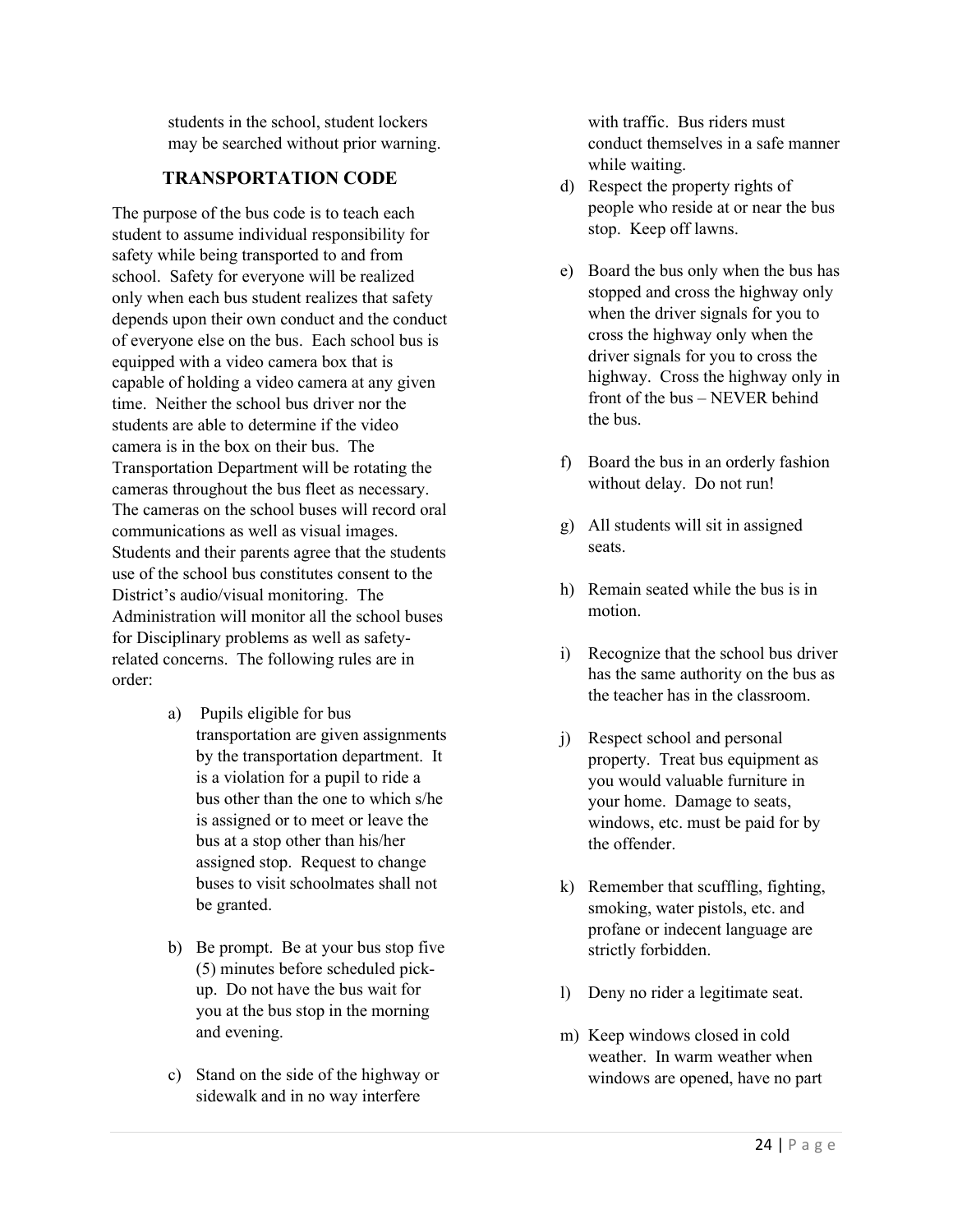of your body projecting from the open window.

- n) Do not take pets on the bus.
- o) Do not throw trash on the floor. All students will be responsible for a clean bus.
- p) Do not place books, lunch boxes, musical instruments or any other object in the aisle.
- q) Do not make unnecessary noises. These may distract the bus driver's attention from his/her job.
- r) Do not talk to the bus driver, except when necessary or when the bus is stopped.
- s) Remain seated until the bus has completely stopped. Then exit from the bus.
- t) Be courteous to fellow students and to the bus driver.
- u) If the bus doesn't arrive within  $\frac{1}{2}$ hour of the scheduled time at the bus stop, please contact the school.
- v) After leaving the bus, cross the road at lest ten (10) feet in front of the bus, but only after looking to be sure that no traffic is approaching from either direction. Help look after the safety and comfort of small children. Be alert to the danger signal from the driver.
- w) Violation of any of the above regulations poses a potential safety hazard for a bus load of children. A student may lose his privilege to ride the bus if the regulations are violated. Loss of riding privilege

does not mean the child is free from attending class. Attendance regulations will apply to all absences.

- x) School bus evacuation drills are held periodically so that pupils know exactly what to do in case of an emergency. Bus riders are asked to cooperate fully with the bus driver and the assigned helpers. Absolute silence must be observed.
- y) No food or drink is to be consumed on buses.
- z) Extra Curricular Activities
	- a. Observe the above regulations which apply to any trip under school sponsorship.
	- b. Respect the wishes of chaperones appointed by the school.
	- c. Obey directions from athletic coaches or faculty sponsors who are responsible for the conduct of riders on athletic or activity trips.

When it is necessary to bring a student to school or pick a student up at the school by car during bussing hours, extreme caution should be used on school property. Drivers should exercise extreme caution and follow the individual building's traffic patterns when delivering nd picking up students. Avoid areas used by buses for unloading and loading students at the Middle School and High School campus. Delivery and pick-up of students should be made in the rear, outside of the Senior High gym/cafeteria lobby.

*Transportation Code of Student Conduct developed per Transportation policy 810 which can be accessed on the District Website under District link, Policies & Handbooks, School Board Polices.*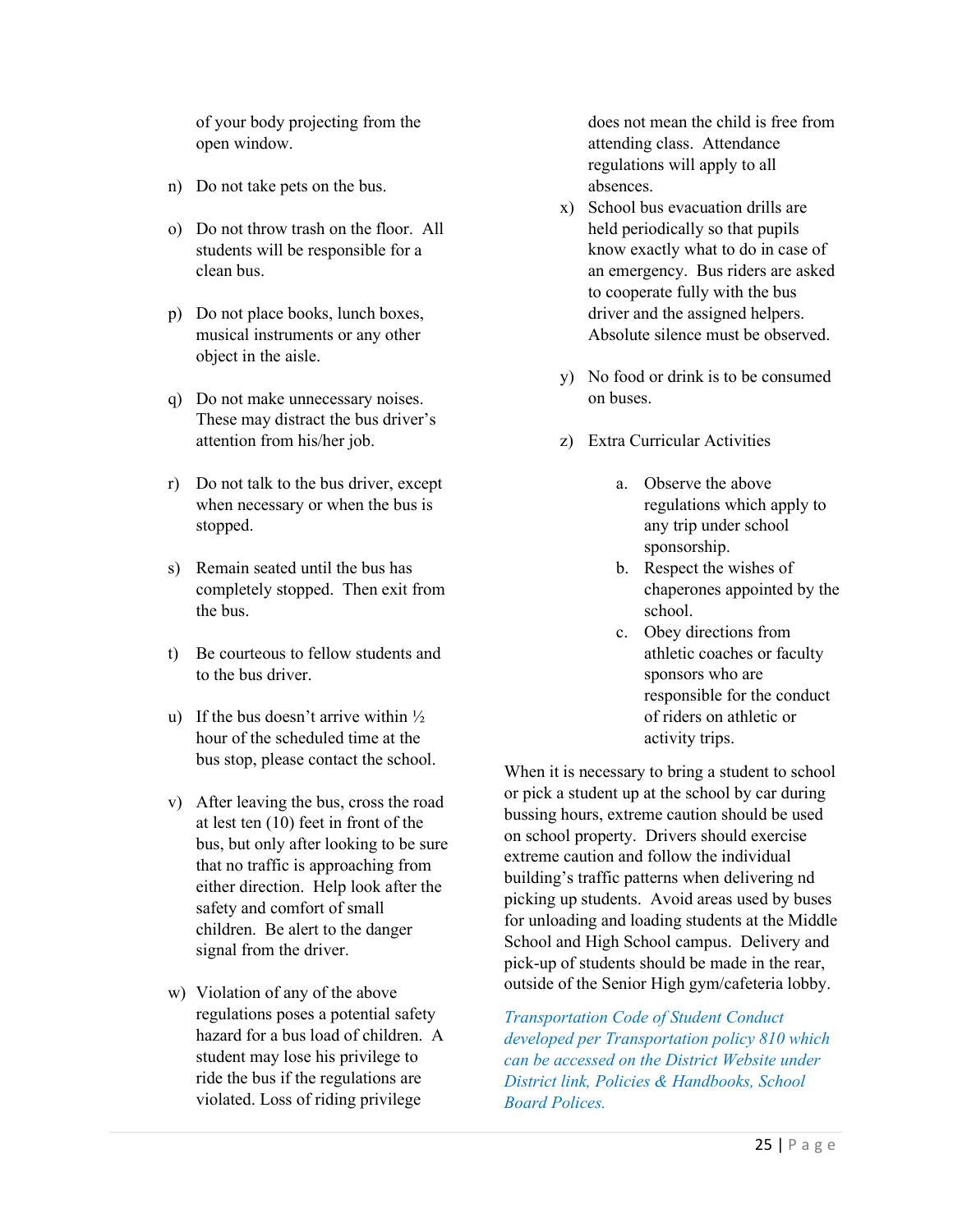# **K-12 DISTRICT WEAPONS ADMINISTRATIVE GUIDELINES**

| <b>Situation Category</b>                                                                                                                                      | <i>Immediate Action</i>   | Procedure<br>Investigation                                                                | Notification                         | Disposition                          | Disciplinary Response                                                                            |
|----------------------------------------------------------------------------------------------------------------------------------------------------------------|---------------------------|-------------------------------------------------------------------------------------------|--------------------------------------|--------------------------------------|--------------------------------------------------------------------------------------------------|
| 1. Pocket knife (3" blade<br>or less), single edged blade<br>Possession only, No threat<br>involved or prior display,<br>not used as a weapon first<br>offense | Administrator is summoned | The student his/her locker,<br>car, backpack and other<br>possessions will be<br>searched | Parents notified, Police<br>notified | Turned over to proper<br>authorities | 10 days out of school<br>suspension or 10 days in<br>school suspension                           |
| 2. Pocket knife Possession<br>only<br>2nd offense                                                                                                              | Administrator is summoned | The student his/her locker,<br>car, backpack and other<br>possessions will be<br>searched | Parents notified, Police<br>notified | Turned over to proper<br>authorities | 10 days out of school<br>suspension; Formal school<br>board hearing for<br>expulsion from school |
| 3. Knife, gun, dangerous<br>object look-alike weapons<br>Possession only                                                                                       | Administrator is summoned | The student his/her locker,<br>car, backpack and other<br>possessions will be<br>searched | Parents notified, Police<br>notified | Turned over to proper<br>authorities | 10 days out of school<br>suspension; Formal school<br>board hearing for<br>expulsion from school |
| 4. Any knife, gun,<br>dangerous object look-<br>alike weapon used as a<br>threat, either visible or<br>concealed, displayed or<br>brandished                   | Administrator is summoned | The student his/her locker,<br>car, backpack and other<br>possessions will be<br>searched | Parents notified, Police<br>notified | Turned over to proper<br>authorities | 10 days out of school<br>suspension; Formal school<br>board hearing for<br>expulsion from school |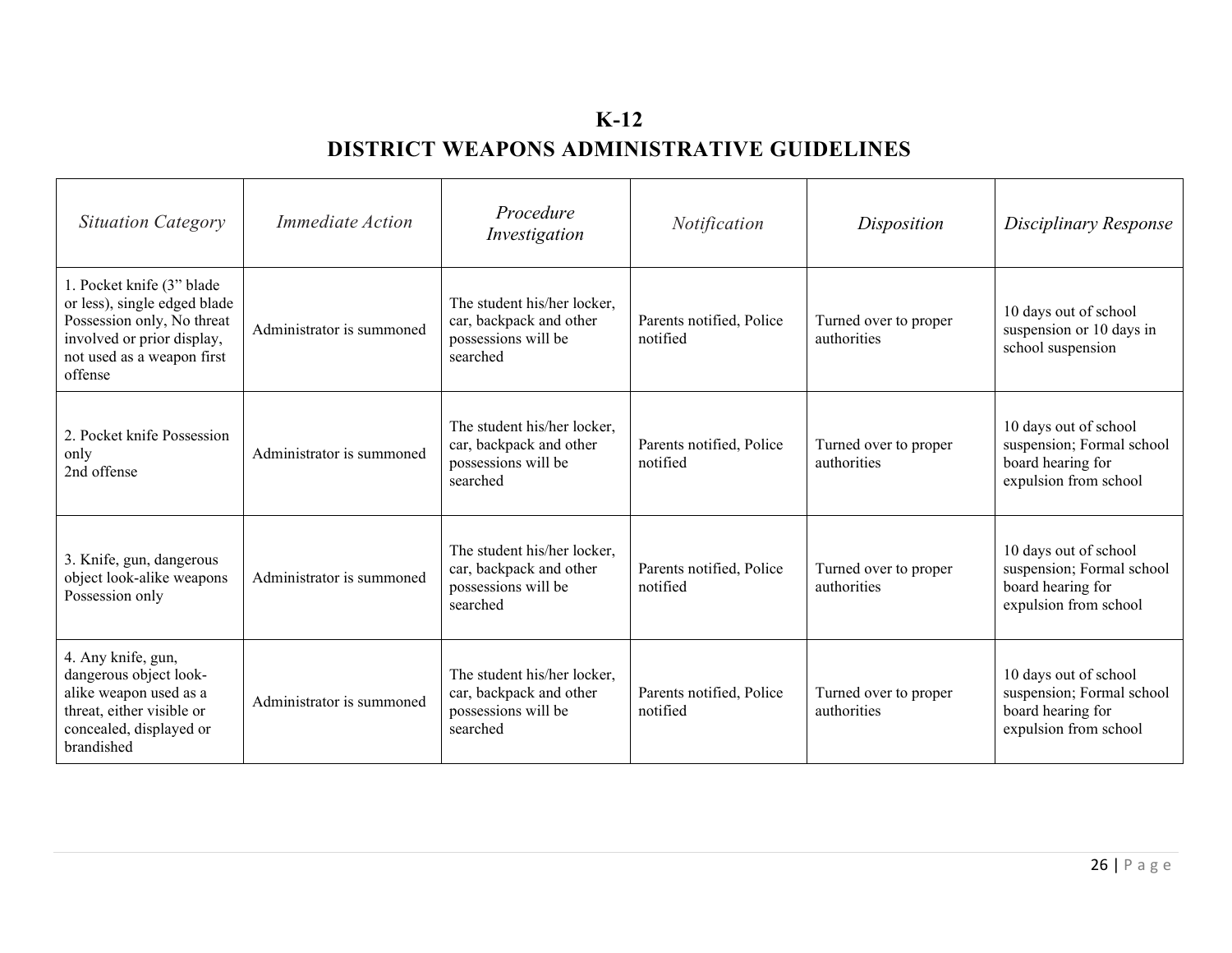| K-12 DRUG AND ALCOHOL ADMINISTRATIVE GUIDELINES                                                                                                                                                                     |                                                                                                                                                                                             |                                                                                                                                                                                         |                                                                                                                        |                                       |                                                                                                                                                                                                                                                                                                         |
|---------------------------------------------------------------------------------------------------------------------------------------------------------------------------------------------------------------------|---------------------------------------------------------------------------------------------------------------------------------------------------------------------------------------------|-----------------------------------------------------------------------------------------------------------------------------------------------------------------------------------------|------------------------------------------------------------------------------------------------------------------------|---------------------------------------|---------------------------------------------------------------------------------------------------------------------------------------------------------------------------------------------------------------------------------------------------------------------------------------------------------|
| <b>Situational Category</b>                                                                                                                                                                                         | <b>Immediate Action</b>                                                                                                                                                                     | Procedures/Investigation                                                                                                                                                                | <b>Notification Made</b>                                                                                               | <b>Disposition of Substances</b>      | <b>Disciplinary Responses/Rehabilitation</b>                                                                                                                                                                                                                                                            |
| 1. Possible use of drugs, drug look-<br>alikes, alcohol, mood-altering<br>substances or medications* by a<br>student is indicated but there is little<br>evidence of violation of law or school<br>regulation.      | Referral to Administration.                                                                                                                                                                 | Consultation between<br>Administration and School<br>Nurse to determine possible<br>policy violations.                                                                                  | Parents notified of behavior<br>and/or performance<br>indicators, if warranted.                                        | Not applicable.                       | Referral to SAP team; an intervention conference may be held if the<br>SAP team agrees if it is indicated by data; student is informed of<br>available help.                                                                                                                                            |
| 2. Violation of Medication *Policy<br>(includes over-the-counter drugs:<br>caffeine pills, aspirin, etc.).                                                                                                          | Referral to Administration.                                                                                                                                                                 | Consultation between<br>Administration and School<br>Nurse to determine possible<br>policy violations.                                                                                  | Parent notified.                                                                                                       | Medical Personnel.                    | Following the administrator's investigation, further action taken if<br>indicated by data (see appropriate category).                                                                                                                                                                                   |
| 3. Student has a drug, alcohol, mood-<br>altering substance or medication*-<br>related medical emergency.                                                                                                           | Nurse will be summoned imme-<br>diately. Standard health and first aid<br>procedures will be followed. If<br>medically necessary, the student will<br>be transported to a medical facility. | Administration will investigate<br>the incident, which may include<br>a search of the student, his/her<br>locker, car and other<br>possessions. Nurse will prepare<br>a written report. | Parent notified. Police<br>notified at the discretion of<br>the Administration.                                        | Turned over to proper<br>authorities. | Referral for mental health/drug & alcohol assessment. Follow<br>recommendations of assessment, which may include SAP Team<br>referral. If evidence of further violation, see appropriate situational<br>category.                                                                                       |
| 4. Student possesses drug-related<br>paraphernalia. First Offense -<br>Cooperative.                                                                                                                                 | Referral to Administration. Para-<br>phernalia is confiscated.                                                                                                                              | Administrator will search the<br>student, his/her locker, car and<br>other possessions.                                                                                                 | Parent notified. Police<br>notified.                                                                                   | Turned over to proper<br>authorities. | Referral to SAP Team. In-School Suspension up to 10 days.                                                                                                                                                                                                                                               |
| 5. Student is again caught in posses-<br>sion of drug-related paraphernalia.<br>Second or subsequent offense.                                                                                                       | Referral to Administration. Para-<br>phernalia is confiscated.                                                                                                                              | Administrator will search the<br>student, his/her locker, car and<br>other possessions.                                                                                                 | Parent notified. Police<br>notified. Superintendent<br>notified.                                                       | Turned over to proper<br>authorities. | Referral to SAP Team. In-School Suspension up to 10 days.<br>Assessment by a designated certified addictions counselor and<br>compliance with the recommendations.                                                                                                                                      |
| 6. Student is found to be in posses-<br>sion, use, or under the influence of<br>drugs, drug look-alikes, alcohol, mood-<br>altering substances, or medications*<br>when attending any school sponsored<br>function. | The staff member will contact and<br>brief the group advisor. The advisor<br>is responsible for contacting an<br>administrator.                                                             | The student, his/her locker, car<br>and other possessions will be<br>searched.                                                                                                          | Parent notified. Police<br>notified.                                                                                   | Turned over to proper<br>authorities. | Student will be sent home immediately at parental expense or<br>detained until a parent can be reached for further direction and<br>accompany the student. Following the administrators investigation,<br>further action, as provided by the appropriate situational category.<br>Referral to SAP Team. |
| 7. Student possesses, uses, or is under<br>the influence of drugs, drug look-<br>alikes, alcohol, mood-altering<br>substances, or medications*.<br>First Offense - Cooperative                                      | Referral to Administration.                                                                                                                                                                 | The student, his/her locker, car<br>and other possessions will be<br>searched.                                                                                                          | Parent notified and im-<br>mediate conference with<br>parent arranged. Police<br>notified. Superintendent<br>notified. | Turned over to proper<br>authorities. | Referral to SAP Team. In-School Suspension up to 10 days.<br>Assessment by a designated certified addictions counselor and<br>compliance with the recommendations.                                                                                                                                      |
| 8. Student possesses, uses, or is under<br>the influence of drugs, drug look-<br>alikes, alcohol, mood-altering<br>substances, or medications*.<br>First Offense - Uncooperative                                    | Referral to Administration.                                                                                                                                                                 | The student, his/her locker, car<br>and other possessions will be<br>searched.                                                                                                          | Parent notified and<br>requested to come to school<br>immediately. Police notified.<br>Superintendent notified.        | Turned over to proper<br>authorities. | Referral to SAP Team. Out of-School Suspension (10 days). Rec-<br>ommendation for expulsion from school. Required assessment by a<br>designated certified addictions counselor and compliance with<br>recommendations as a condition for the return to school following<br>the expulsion.               |
| 9. Student is again caught in posses-<br>sion, use, or under the influence of<br>drugs, drug look-alikes, alcohol, mood-<br>altering substances, or medications*.<br>Second or subsequent offense.                  | Referral to Administration.                                                                                                                                                                 | The student, his/her locker, car<br>and other possessions will be<br>searched.                                                                                                          | Parent notified and<br>requested to come to school<br>immediately. Police notified.<br>Superintendent notified.        | Turned over to proper<br>authorities. | Referral to SAP Team. Out of-School Suspension (10 days). Rec-<br>ommendation for expulsion from school. Required assessment by a<br>designated certified addictions counselor and compliance with<br>recommendations as a condition for the return to school following<br>the expulsion.               |
| 10. Student is selling or distributing<br>drugs, drug look-alikes, alcohol, mood-<br>altering substances, medications*, or<br>drug-related paraphernalia.                                                           | Referral to Administration.                                                                                                                                                                 | The student, his/her locker, car<br>and other possessions will be<br>searched.                                                                                                          | Parent notified and<br>requested to come to school<br>immediately. Police notified.<br>Superintendent notified.        | Turned over to proper<br>authorities. | Referral to SAP Team. Out of-School Suspension (10 days). Rec-<br>ommendation for expulsion from school. Required assessment by a<br>designated certified addictions counselor and compliance with<br>recommendations as a condition for the return to school following<br>the expulsion.               |

\*Medication – any prescribed or non-prescribed medication other than that which is supervised by the School Nurse.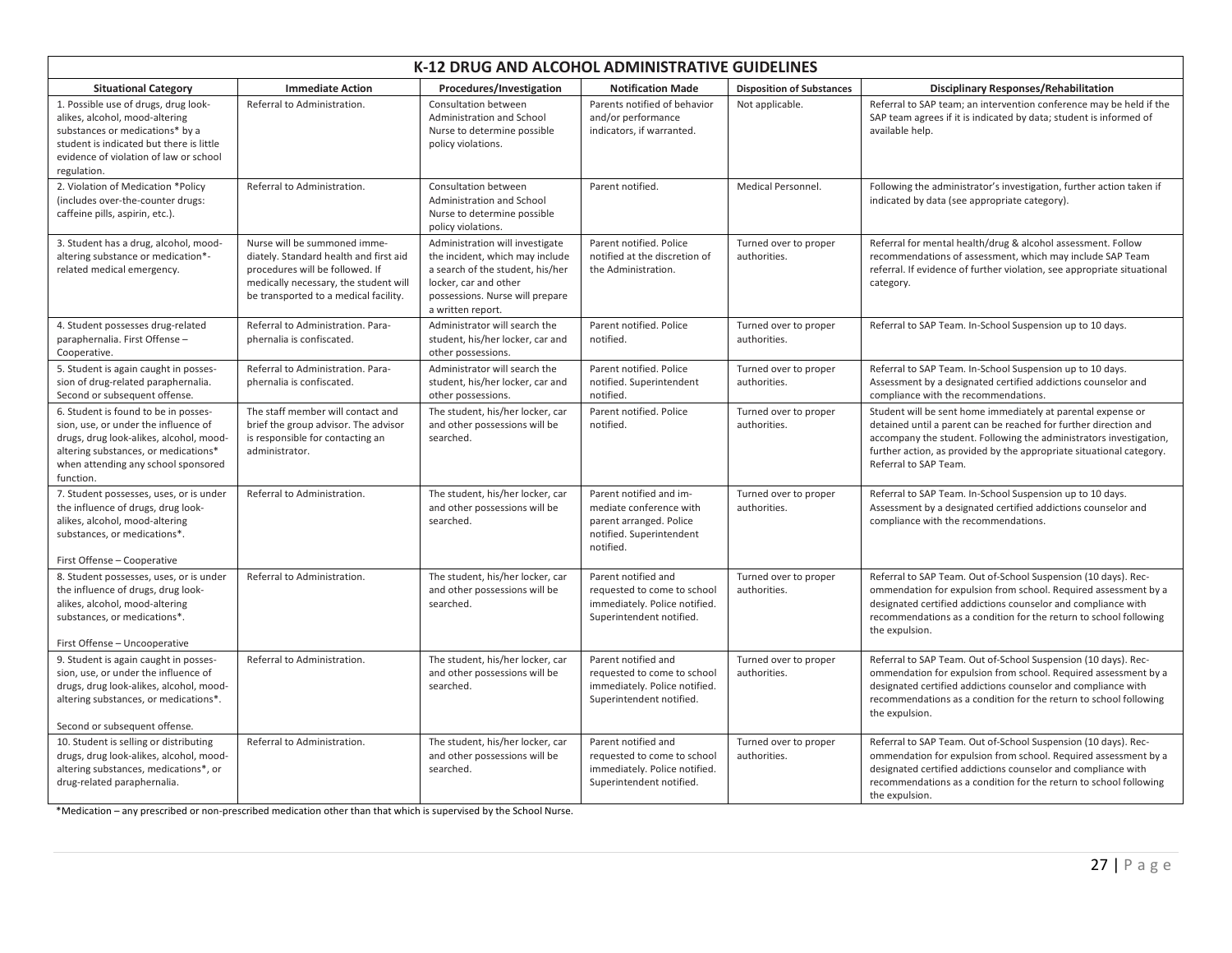# **DISTRICT PROCEDURES**

#### **ACTIVITY FEE**

Eastern Lancaster County School District charges a thirty-dollar (\$30.00) activity fee for all activities, co-curricular and extra-curricular, sponsored by the district at the secondary level. The fee is collected in order for a student to begin an activity and will not be returned once participation has begun. A family with multiple students at the secondary level will not pay more than \$120.00 per year. The activity fee is a once per year cost for an unlimited number of sports and/or activities. Families who qualify for free and reduced lunches do not have to pay the fee.

# **EMERGENCY EVACUATIONS**

Emergency evacuations will be held at regular intervals. The object of these drills is to clear the building as fast a possible. When the fire alarms are sounded, windows, classroom doors and fire doors are to be closed when the last student leaves. Exits must be kept open. Emergency evacuation instructions have been posted in each room.

#### **HEALTH SERVICES**

Certified School Nurses and Staff Nurses provide professional nursing care to students in each building in Eastern Lancaster County School District. These nurses address the physical, social, and emotional health of the student. The ultimate goal of their practice is to enhance and support student success in the learning process. In addition to providing services to the entire school population, they provide screening services mandated by the PA Department of Health. Some of these services include maintaining health records and coordinating and performing screenings for height, weight, vision, hearing and scoliosis. In addition, school nurses monitor state mandated programs including physical examinations, required for entry into school and at grades 6 and 11, and dental exams required for school entry and in grades 3 and 7. These examinations

must be completed and returned to the school nurse prior to or during the school year that they are required. School nurses also consult with other health professionals regarding student health issues, provide education to students and staff about health issues, monitor and request immunizations for each student, refer students and staff for health care, and provide input to promote a healthy school environment. The nurses may also act as liaisons between students and teachers, as well as, between students and parents.

Eastern Lancaster County School District nurses are available to handle school related illness or injury. Any student who becomes ill or has an accident during the school day must report to the school nurse. Although the nurse will administer first aid at the time of accident or illness s/he may not prescribe or continue treat such cases. The nurse, in collaboration with the parent when necessary, will determine whether the student should remain in school or should go home. The parent/guardian or their designee needs to report to the school nurse's office to pick up the student, as well as, sign him/her out.

# *Health Services policy 209 can be accessed on the District Website under District link, Policies & Handbooks, School Board Polices.*

#### *Administering Medicine*

Eastern Lancaster County School District recognizes that to insure good health and the best educational conditions, it is sometimes necessary for pupils to receive medication during school hours. As the science of medicine advances, the number of specific medicines developed also increases and there are more students being placed on medications by family physicians.

The school's role in the administration of medication to students is that of overseer of the physician or parent directions so that the correct dosage is received at the proper time with a minimum of interferences to the educational program of the student. The District has put in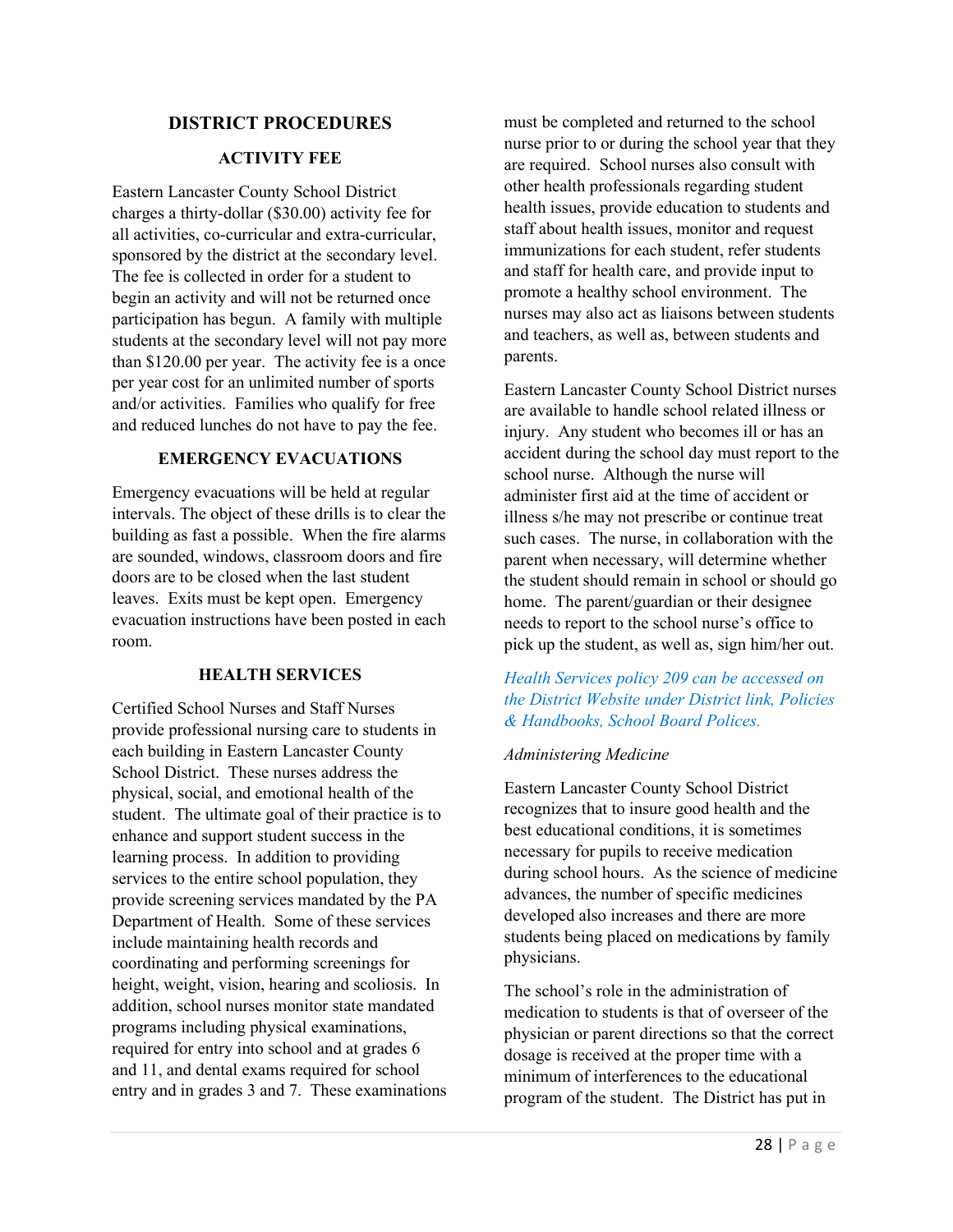place the following procedures for the administration of medication.

- a) Medication should be administered at home whenever possible.
- b) The use of all medication during the school day must be reported to the school nurse.
- c) Medicine must be given to the school nurse in its original container labeled with a prescription by a pharmacist or a physician.
	- a. Medicine must be accompanied by a completed medication permission form. Medication permission form are in the Health Room of each school building.
- d) Any medication that comes under the law of controlled substances (such as Ritalin) must be delivered by the parent/guardian to the school nurse. Please DO NOT send unlabeled containers to school.
- e) All medications are kept in the nurse's office at all times. The nurse, in consultation with parent/guardian and physician, will determine the best way to administer the medication during the school day. Refrigeration is available when required.
- f) Students are expected to come to the health room at the appropriate time to take their medicine.
- g) Students who need to carry with them self-administered medications (such as inhalers) must have a completed medication form reviewed by the school nurse. Medication forms are available in the Health Room of each school building.
- h) Medication forms must be completed yearly by the parent/guardian and physician and returned to the school nurse at the beginning of each school year.

Eastern Lancaster County School District believes taking medication is serious. Thank you for your cooperation in following the Administering Medicine procedures. The District and/or any employee cannot be held responsible for the benefits or consequences of the prescribed medication when it is parent authorized. Eastern Lancaster County School District bears no responsibility for ensuring that the medication is taken.

# *Medication policy 210 can be accessed on the District Website under District link, Policies & Handbooks, School Board Polices.*

# *Physical Education Excuses*

For a student to be excused from a physical education class because of illness or injury, the student must bring a note from the family doctor or parent stating the reason for the excuse. If the request is for a period of time, the excuse must be given by the family doctor. All excuses must be submitted to the school nurse for proper recording. No notes from the doctor or parents will be accepted by the teacher until the excuse has been checked by the school nurse. If a student becomes ill during school hours, the school nurse will issue a gym excuse, if necessary.

Athletes who are excused from physical education class because of illness or injury may not participate in inter-scholastic sports, intramurals, practice or games on the day that s/he is excused from physical education class.

# *Transportation of Students*

School nurses are not permitted to transport students for any reason. If your child becomes ill or injured in school you will be contacted and will be expected to make arrangements for transportation home. In the event that you cannot be reached and your child is in need of medical attention, the school will reach out to your emergency contacts and if necessary, call an ambulance.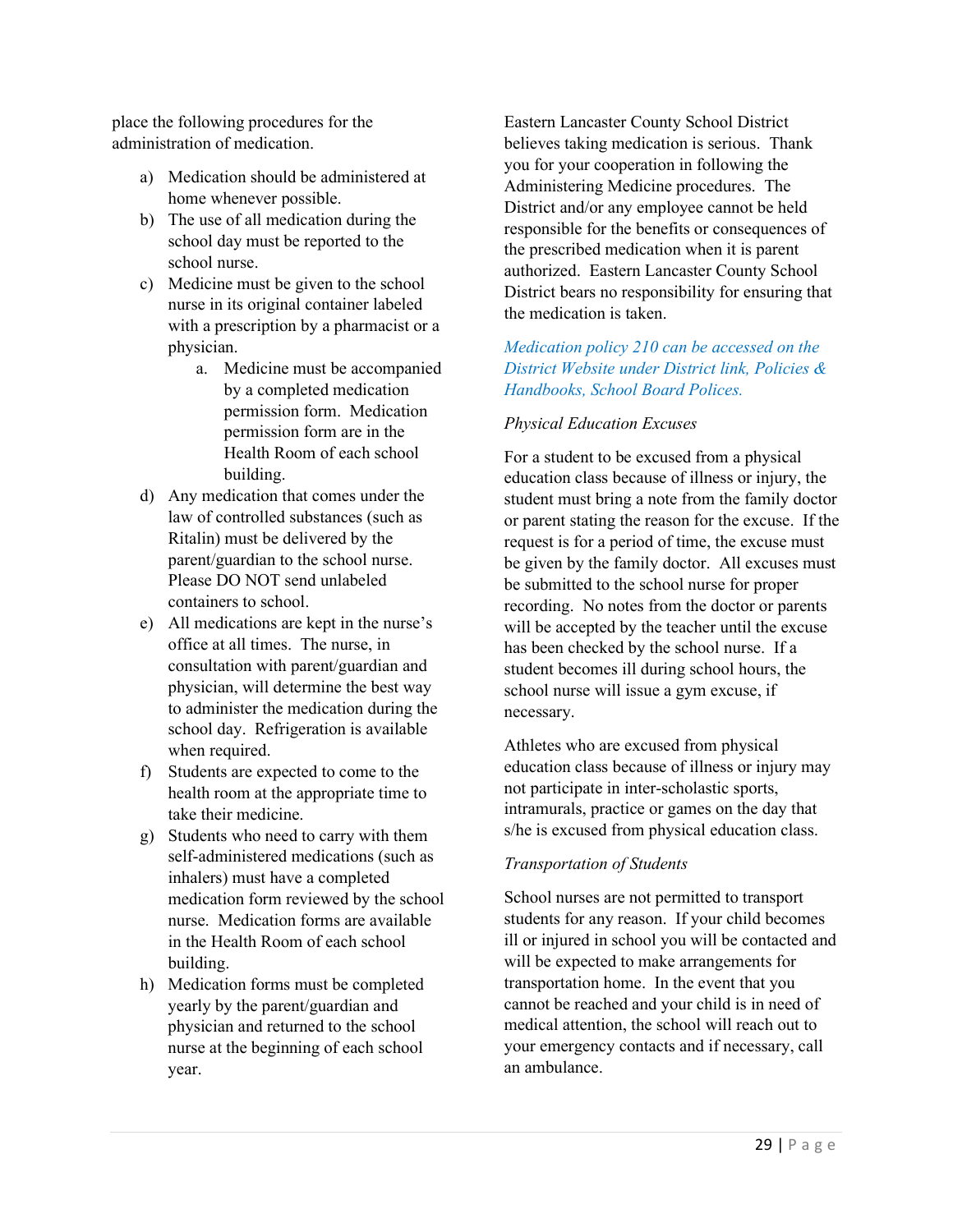### **LEAVING SCHOOL PROPERTY**

Students are not permitted to leave the school campus any time during the school day unless permission is granted by a member of the administrate staff, and the proper sign-out occurs. Consequences include parent notification, and suspension. Law enforcement may be contacted.

# **PARENT VISITATION**

The administration and faculty of the Eastern Lancaster County School District appreciate the fine spirit of cooperation of parents and encourage them to visit the school at any time a need or opportunity arises. In order to make a visit profitable to all concerned, the following procedure should be followed:

- a) When possible, schedule your visit in advance (a phone call to the School Counselor or Principal's office is all that is necessary.) Advance knowledge of your visit will give school counselors the opportunity to assemble appropriate information.
- b) If you desire a conference with a teacher, make an appointment through the office. Classes will not be interrupted for this purpose.
- c) Please report to the main office upon arriving at school and register with the receptionist.

# **RELEASE FOR VISUAL MATERIALS AND INTERVIEWS**

The Eastern Lancaster County School District occasionally develops presentations for informational and educational purposes. For these events, it is often necessary to use photographs, slides, movies, videotapes, or interviews that describe various programs and their settings.

In addition, to promote public awareness of district activities, arrangements with local media and/or the district's webmaster for coverage of Eastern Lancaster County School District events might occur. This may require photographs, web posting, and/or interviews with students.

It will be presumed that parental permission for the above activities is granted unless a denial of permission for release of visual materials and interviews statement is filed with the building principal in writing.

# **RESIDENT USE OF SCHOOL GROUNDS**

School recreation areas may be used by residents so long as their behavior and activities are appropriate and do not interfere with school programs. Priority for use of athletic fields will be extended to those organizations having approval from the Board.

Motor driven and horse drawn vehicles must be parked on the macadam areas so designated. Horses may not be ridden on school grounds, nor may vehicles or animals be raced on school property. Bicycles, wagons and similar vehicles may be ridden on macadam areas when such areas are clear of traffic and are not being used for other scheduled events.

Minibikes and other unlicensed motor vehicles are not permitted on grounds. Except in emergencies, school grounds may not be utilized for personal parking of cars, trucks, or other vehicles.

#### **RESIDENCY**

State law requires that students who attend the school district must be legally residing within the boundaries of the district with a parent or legal guardian. The Board may permit the admission of non-resident students only in special circumstances. The Board establishes certain criteria which must be met in order to establish dependency and or guardianship of a student who does not reside within the district but desires to attend district schools. The district is not responsible for transportation of any student who has been permitted to attend district schools, but lives outside of district boundaries.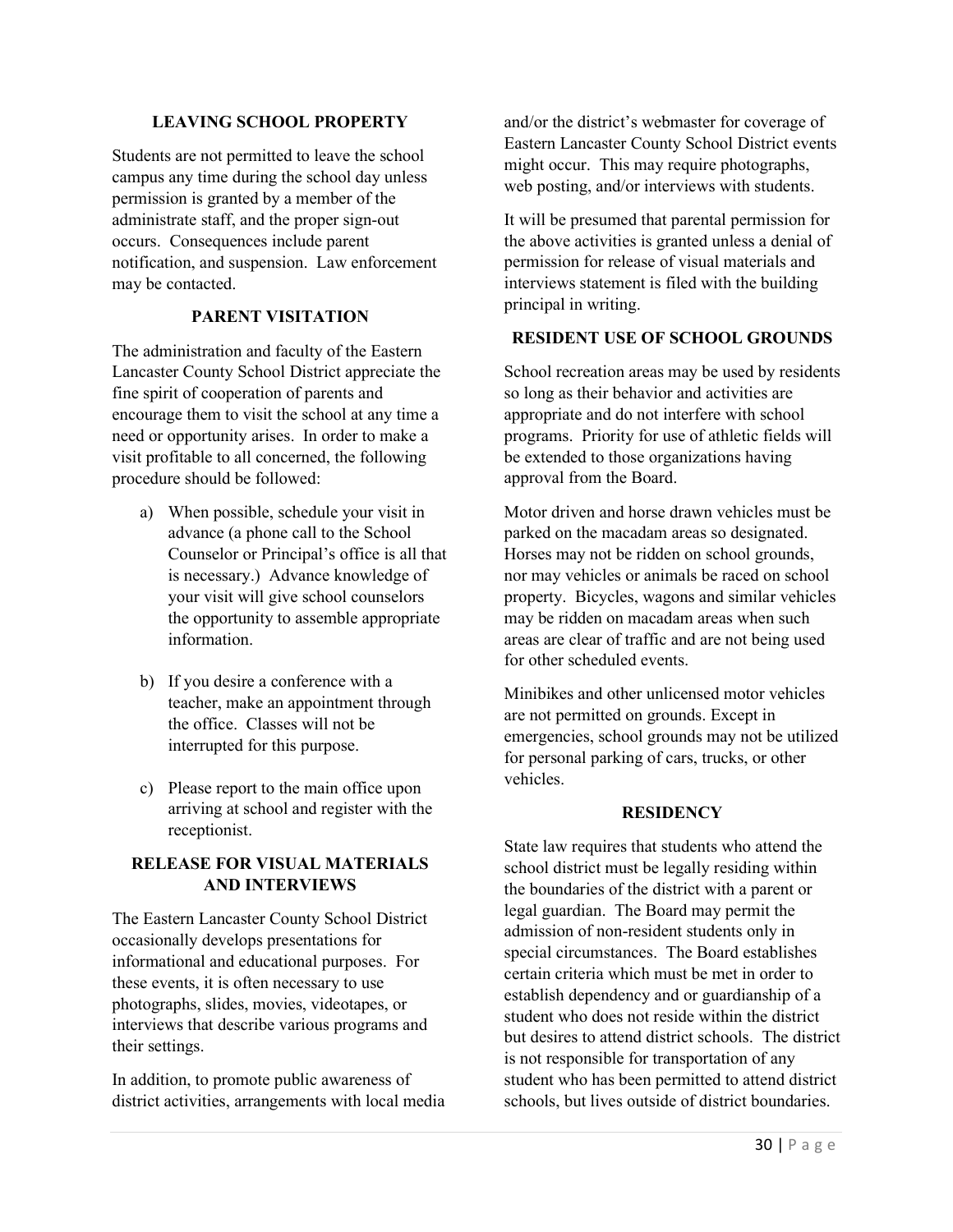Any child who is placed in the home of a resident of the district by court order or government agency shall be admitted to the schools of the District. Students who have attended the school district for a substantial portion of their educational years and desire to remain in the District for the  $12<sup>th</sup>$  grade year, may do so by paying tuition rates and if there is space in the school/classes they wish to enroll. The Superintendent may waive tuition payments for non-resident students who have moved from the District during the school year and wish to remain in the District. This waiver is limited to their last three months of any school year. Administration may deny admission to the District's regular educational programming of any non-resident student if the student was delinquent, expelled, suspended or a discipline problem in the school in his/her resident school.

*Eligibility of Nonresident Students policy 202 can be accessed on the District Website under District link, Policies & Handbooks, School Board Polices.*

#### **HOMELESS CHILDREN**

Any resident child that becomes a "homeless child" may continue attending their current school when the child's family becomes homeless. Homeless students are defined as individuals lacking a fixed, regular, and nighttime residence which can include the following conditions:

- a) Sharing housing with other persons due to loss of housing or economic hardship
- b) Living in motels, hotels, trailer parks or camping grounds due to lack of alternative adequate accommodation
- c) Living in emergency, transitional, or domestic violence shelters
- d) Abandoned
- e) Living in cars, parks, public spaces, or other places not designed for or

ordinarily used as regular sleeping accommodations for human beings

- f) Living as migratory children in above conditions
- g) Living as runaway child
- h) Living as school age unwed mothers in homes for unwed mothers if they have no other accommodations

1. Enrollment: To the extent feasible, and in accordance with the student's best interest, a homeless student shall continue to be enrolled in his/her school of origin while s/he remains homeless or until the end of the academic year in which s/he obtains permanent housing. Parents/guardians of a homeless student may request enrollment in the school in the attendance area where the student is actually living or other schools. If a student is unaccompanied by parent/guardian, the district will consider views of the student in determining where s/he will be enrolled.

The selected school shall immediately enroll the student and begin instruction, even if the student is unable to produce records normally required for enrollment pursuant to district policies. However, the district may require a parent/guardian to submit contact information to contact the previous school for oral confirmation of immunizations, and request records from the previous district.

If the district is unable to determine the student's grade level due to missing or incomplete records, the district shall administer tests or utilize appropriate means to determine the student's placement.

If a dispute arises over school selection or enrollment, the student shall be immediately enrolled in the school in which enrollment is sought, pending resolution of the dispute. Parents/guardians shall be provided with a written explanation of the district's decision,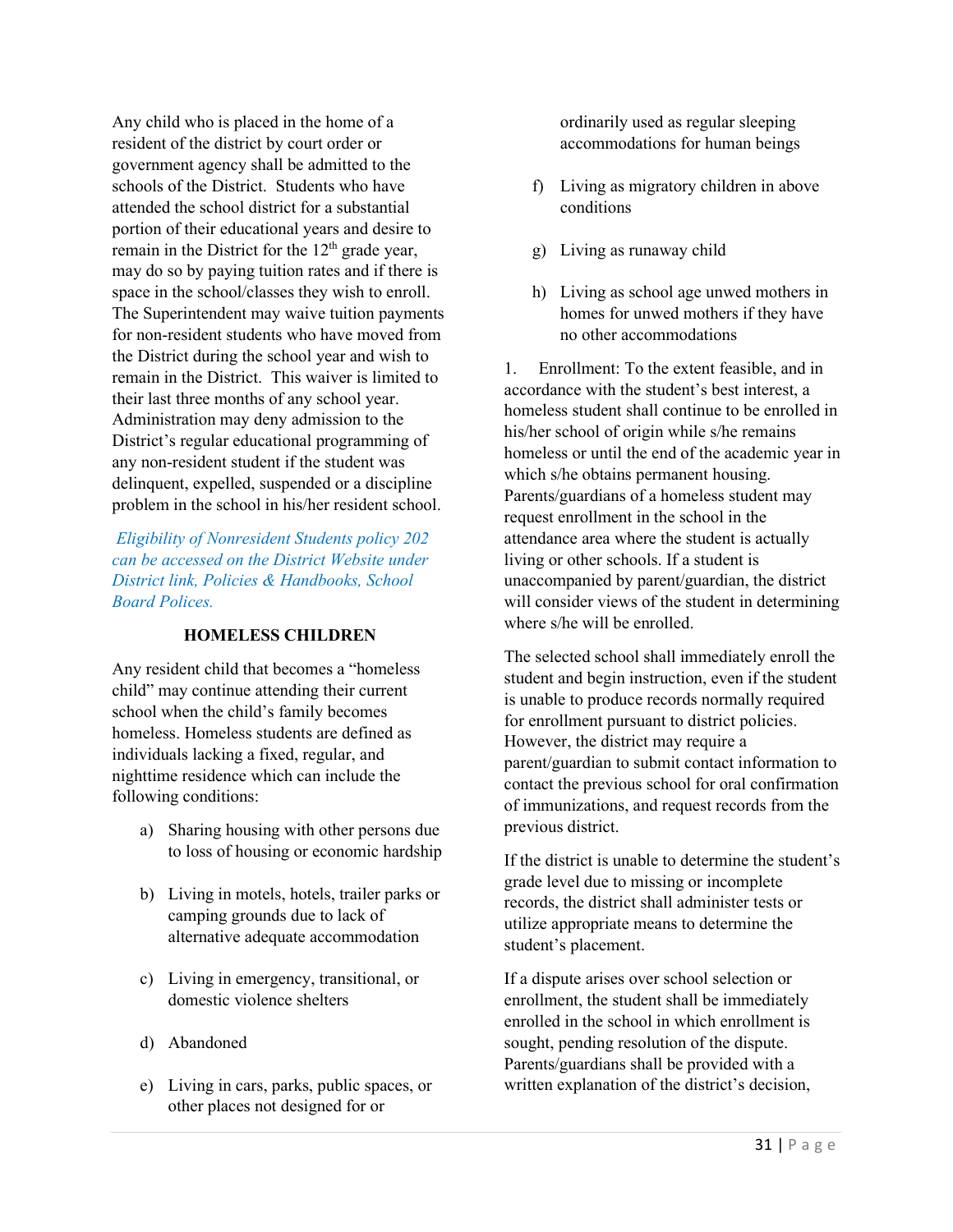their right to appeal and procedures to use for appeal.

2. Services: Homeless students shall be provided services comparable to those offered to other district students including, but not limited to, transportation, free and reduced lunch programs, vocational and technical (CTC) programs, preschool programs, programs for students with limited English proficiency and educational services for which students meet eligibility criteria.

3. Transportation: The district shall provide transportation for homeless students to their school of origin or the school they choose to attend within the school district. If the school of origin is outside district boundaries or homeless students live in another district but will attend their school of origin in this district, the districts shall agree upon a method to apportion the responsibility and costs of transportation.

*Homeless Students policy 251 can be accessed on the District Website under District link, Policies & Handbooks, School Board Polices.*

# **SCHOOL SOCIAL WORKER**

Eastern Lancaster County School District employs a school social worker to work with families and serve as a liaison between home and school. This program offers support to families who may have severe difficulties with behavior or school attendance. There are also a number of programs designed to assist families in financial crises. Individual or group counseling may be a part of the social worker's responsibility for families with children in the district. In addition, the school social worker, and collaboration with building administration, is responsible for ensuring compliance with state mandated school attendance requirements. S/He is also available to coordinate services with community agencies or private practitioners as needed. In order to access the school social worker's services, please contact the school counselor or building principal.

Food Services is dedicated to providing the necessary components of nutrition recommended by the U.S. Department of Food and Nutrition. Breakfast is provided in each building and each school lunch offered will provide a student with grains, protein, vegetables, fruit and milk. A nutritious wellbalanced meal will aid in the educational program by keeping a student alert and properly nourished. The Cafeteria operates on a nonprofit basis with an independent full-service kitchen in each building. Independent kitchens allow maximum quality and service to each student.

# *Free & Reduced Lunch*

Food Services provides a program which allows eligible students to receive free or reduced price lunches. This program is non-identifiable and completely confidential. We can provide assistance up to and including the whole school year. Questions concerning this program should be directed to Jami Leisey at 717-354-1581.

#### *Menus*

Each month cafeteria menus are sent home with elementary students. At the secondary level, menus are posted in rooms. Menus are created with the intention of maintaining dietary guidelines and keeping students' desires in mind. We encourage your child's participation in the school lunch program.

# **SENIOR CITIZEN COURTESY CARD**

If you are a resident of the Easter Lancaster County School District and 65 years old, you can apply for the Senior Citizen Courtesy Card. This care allows you to enjoy free attendance at games, plays, and other activities (except graduation). See the receptionist at the District Office to apply. Hours  $7:30 - 4:00$ .

#### **STUDENT INFORMATION CHANGE**

If you have a change of address, telephone number, email address, etc., please go onto the District Website – [www.elanco.org.](http://www.elanco.org/) Click on

#### **SCHOOL LUNCHES**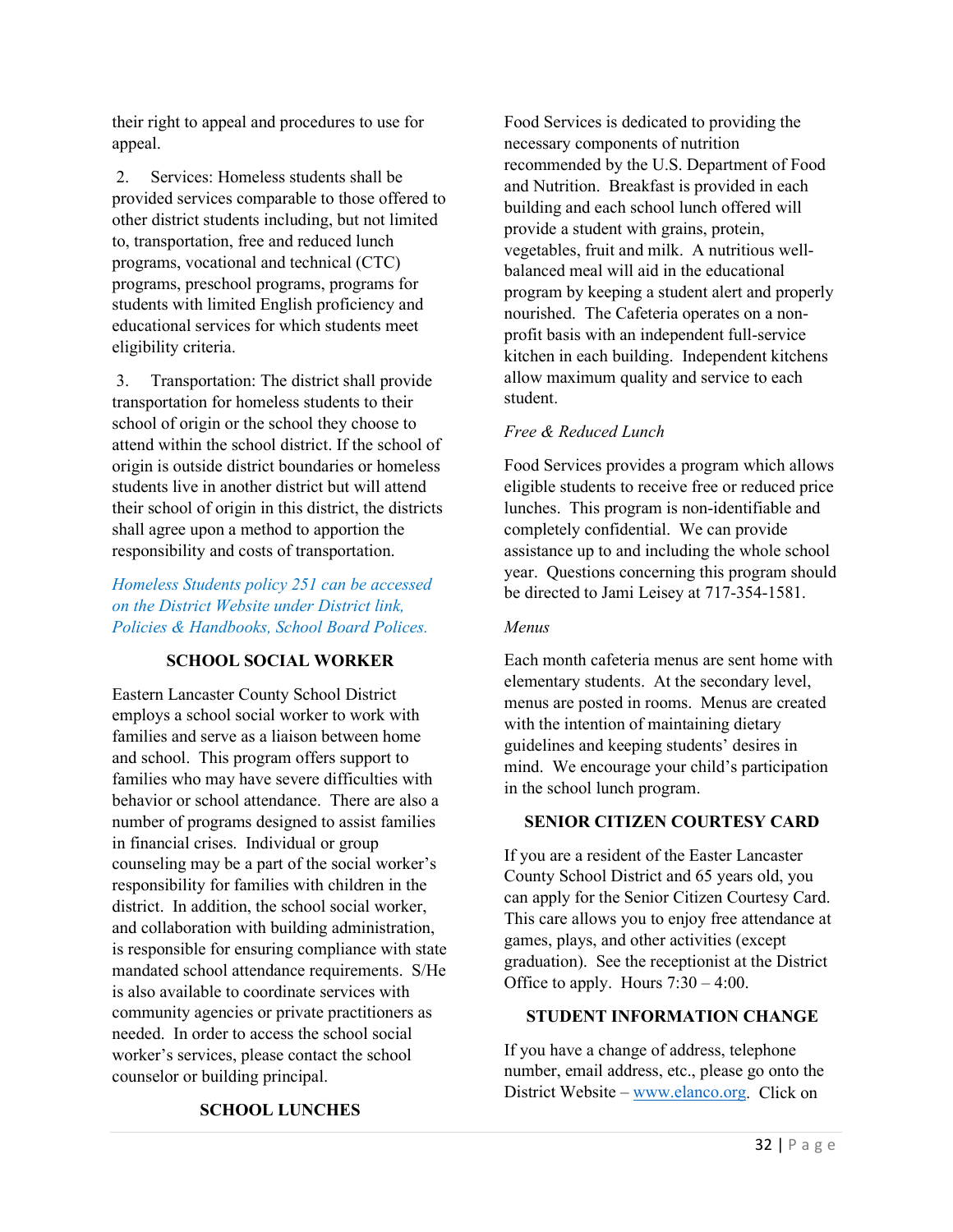Programs and then click on Student Information Update. Using your district provided username and password, change the information and click on submit.

# **STUDENT SURVEYS**

Eastern Lancaster County School District will administer surveys to students throughout the school year. Surveys that students may participate in include, but are not limited to: Olweus Bullying Survey, Safe and Civil Schools Survey, Technology Surveys, and educational input surveys.

# **USE OF SCHOOL FACILITIES & EQUIPMENT/INCLUDING WEIGHT ROOM AND GYM AREAS**

School facilities and equipment may be made available to students beyond the regular school day when properly supervised and chaperoned by a faculty member. Requests must be made and approved by a member of the administrative staff.

*Use of School Facilities policy 707 can be accessed on the District Website under District link, Policies & Handbooks, School Board Polices.*

# **USE OF VIDEO MONITORS**

Eastern Lancaster County School District may place and use video cameras and other devices in its school buses, public areas of its buildings and on school grounds in order to ensure the safety and security of its students, staff, and property.

*Building Security policy 709 & Transportation – Video/Audio Recording policy 810.2 can be accessed on the District Website under District link, Policies & Handbooks, School Board Polices.*

#### **VOLUNTEERS**

We are fortunate and appreciative to have so many volunteers serving in our schools. Our volunteers truly make our educational community special.

Due to new regulations (Act 153 of 2014) passed by the General Assembly in an attempt to better protect children from sexual predators and child abuse, all volunteers must now obtain the same three clearances as professional staff; FBI Federal Criminal History Background Check and Fingerprinting, Pennsylvania Criminal Background Check, and Pennsylvania Child Abuse History Check. In short, any adult who visits a school to assist with any function of the school related to working with students or who chaperones a field trip in which the volunteer has responsibility for students must obtain the three clearances in advance of participation. For a specific description of who constitutes as a volunteer, see Board of School Directors Policy #916.

In order to volunteer in the District, volunteers will need to complete the following and submit to District Office:

- Volunteer Application
- PA State Police Criminal History Report
- PA Department of Human Services Child Abuse Report.
- Federal Criminal History Report
- (The Federal Criminal History Report is not required for a volunteer who provides a written statement that he or she has been a Pennsylvania resident for the past 10 years consecutively. See Waiver Form below.)
- PDE-6004 Arrest/Conviction Report and Certification Form
- Volunteer Self-Reporting Commitment Form
- Volunteer Acknowledgement of Policy #916/Volunteers and Policy #806/Child Abuse

All the above clearances and documents must be completed, submitted to the District Office, and approved before volunteer service can begin.